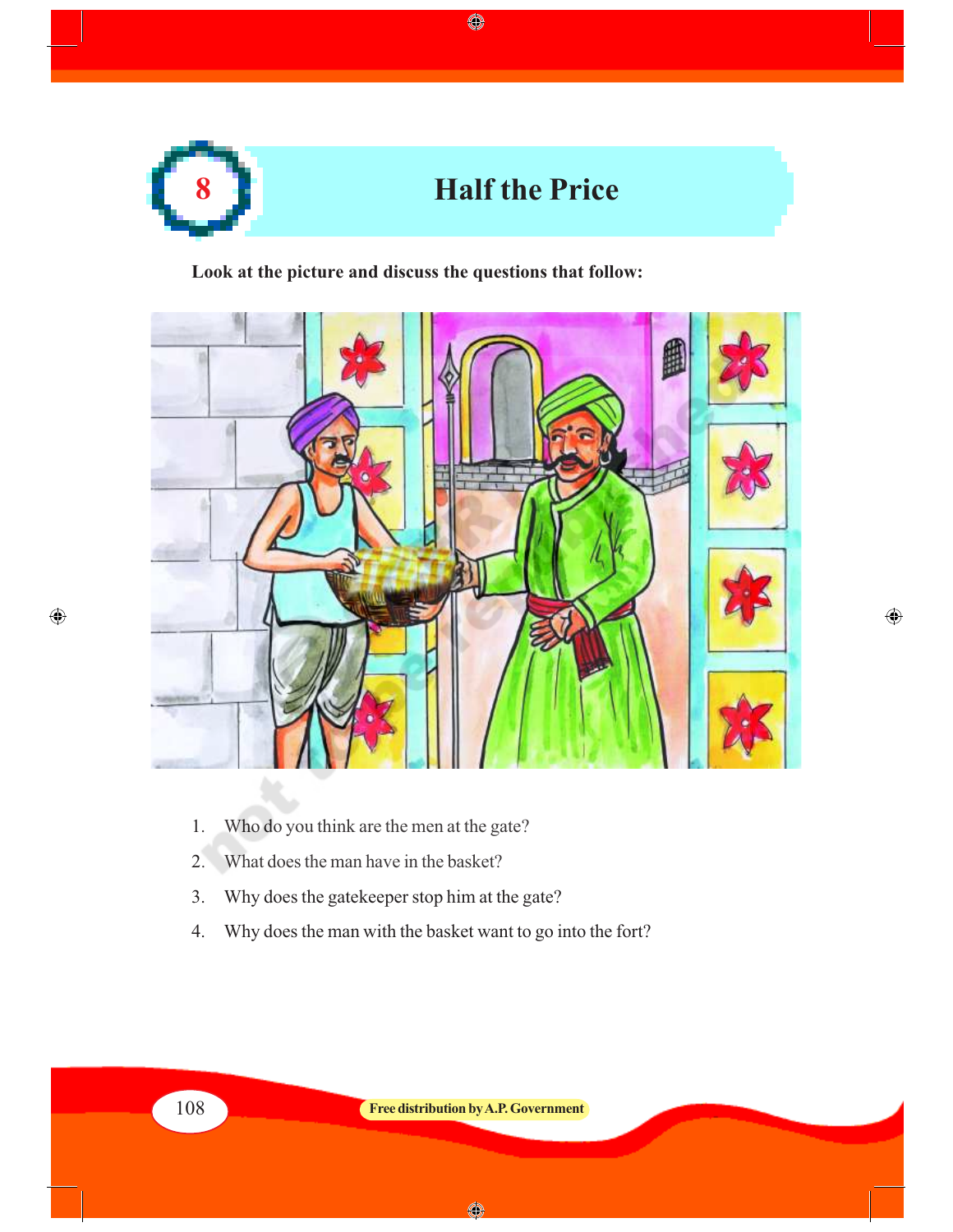

#### **Read the following play and answer the questions that follow:**

Once there lived a fisherman in a town near the Arabian Sea. He was a wise old fisherman. Here is a story about him.

◈

The fisherman had a daughter. She was seventeen years old. That was the age of marriage for girls in those days. So the fisherman was looking for a good bridegroom for his daughter. He found several young men, but he did not have enough money to get his daughter married to one of them. Some of his friends advised him to see the Raja who ruled the town and ask him for help. He was ready to take their advice, but he did not wish to go to the Raja without any gifts. He wished to take with him a gift that was good enough for the Raja.

What gift could a fisherman give except fish! But this fisherman was too old to go far out into the sea. Every day he saw several big fish in the sea and tried to catch one. But he failed. Then one day he was lucky. A very big fish fell into his net and he immediately set off for the Raja's palace with great joy. But, at the palace gate, the gate-keeper stopped him.

Gate-keeper : You cannot go in.

 $\bigoplus$ 

Fisherman : But I must see the Raja. I wish to give him this fish as a gift.



**Free distribution by A.P. Government** 109

 $\bigoplus$ 

◈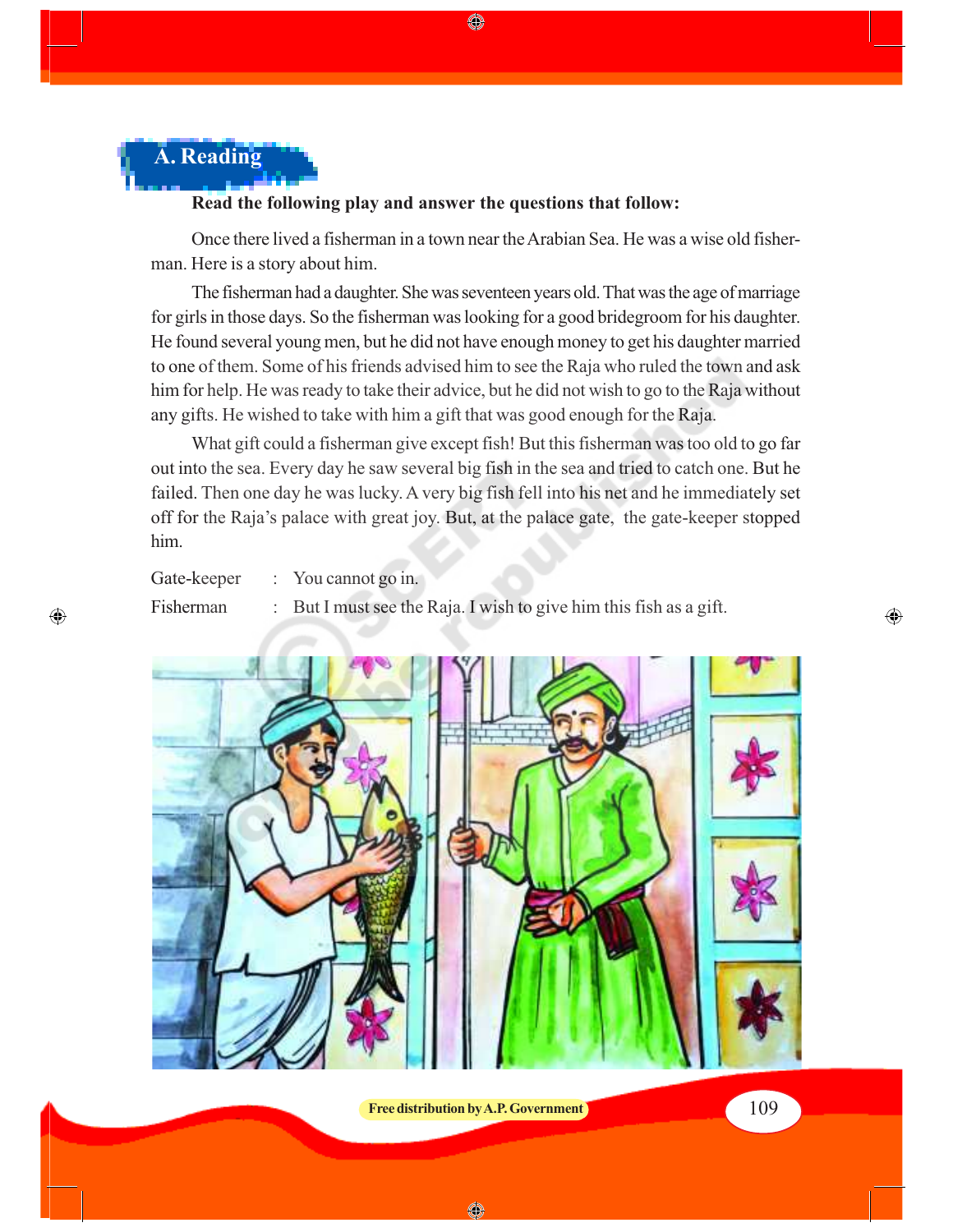$\bigcirc \hspace{-3.5mm} \bigcirc \hspace{-3.5mm} \bigcirc$ 

| Gate-keeper |                                      | You need not give him any fish. He has enough fish for several days.                                                                                                                                               |  |  |
|-------------|--------------------------------------|--------------------------------------------------------------------------------------------------------------------------------------------------------------------------------------------------------------------|--|--|
| Fisherman   |                                      | But I must speak to the Raja. I want to speak to him about an important<br>matter.                                                                                                                                 |  |  |
| Gate-keeper | ÷.                                   | You need not speak to the Raja. You can speak to me instead.                                                                                                                                                       |  |  |
| Fisherman   |                                      | I do not wish to speak to you about it.                                                                                                                                                                            |  |  |
| Gate-keeper | ٠                                    | Why can't you speak to me? Is it a secret? I can keep secrets.                                                                                                                                                     |  |  |
| Fisherman   |                                      | You need not keep my secret and you must not stop me here. Every one<br>in the town can see the Raja at any time. The Raja himself said so, I<br>hear.                                                             |  |  |
| Gate-keeper | ÷.                                   | But I am sorry you are wrong. The Raja has ordered me not to let anyone<br>in now. I must obey his order. I will not let you in.                                                                                   |  |  |
| Fisherman   | t.                                   | Please let me in. I must see the Raja and give him this fish.                                                                                                                                                      |  |  |
| Gate-keeper | ÷                                    | Do you want to sell him the fish? What is its price?                                                                                                                                                               |  |  |
| Fisherman   | ÷.                                   | I am not selling it. I am giving it to the Raja.                                                                                                                                                                   |  |  |
| Gate-keeper | ÷.                                   | But still he will certainly pay a good price for it. Now shall we divide<br>the money between us? Will you give me half the price?                                                                                 |  |  |
| Fisherman   |                                      | How can I do that?                                                                                                                                                                                                 |  |  |
| Gate-keeper | t.                                   | You need not do that and you need not go in now.                                                                                                                                                                   |  |  |
| Fisherman   | ÷.                                   | What shall I do now?                                                                                                                                                                                               |  |  |
| Gate-keeper | ÷.                                   | You can do one of the two things. Either agree to give me half the price<br>or leave this place and go home.                                                                                                       |  |  |
|             |                                      | (The fisherman stood there for some time thinking.)                                                                                                                                                                |  |  |
| Fisherman   |                                      | Will you take half of anything that the Raja gives me?                                                                                                                                                             |  |  |
| Gate-keeper |                                      | He will give you either gold or silver. What else will be give you?                                                                                                                                                |  |  |
| Fisherman   |                                      | I don't know anything about that. Answer my question. Will you take<br>half of anything I get from the Raja?                                                                                                       |  |  |
| Gate-keeper | $\ddot{\ddot{\phantom{}}\phantom{}}$ | Yes, I shall take anything. Now you can go in.                                                                                                                                                                     |  |  |
| Fisherman   |                                      | Thank you very much. I shall certainly give you half the price I get for<br>this fish.                                                                                                                             |  |  |
|             |                                      | (The fisherman appeared before the Raja with his big fish. He placed the fish with<br>great respect at the Raja's feet.)                                                                                           |  |  |
| Fisherman   | ÷.                                   | I have long wished to see Your Highness and pay my respects to you.<br>But I did not come till now because I was not able to find a gift that was<br>good enough for you. Today, I was lucky enough to catch this. |  |  |

 $\bigoplus$ 

 $\bigoplus$ 

110 **Free distribution by A.P. Government**

 $\bigcirc$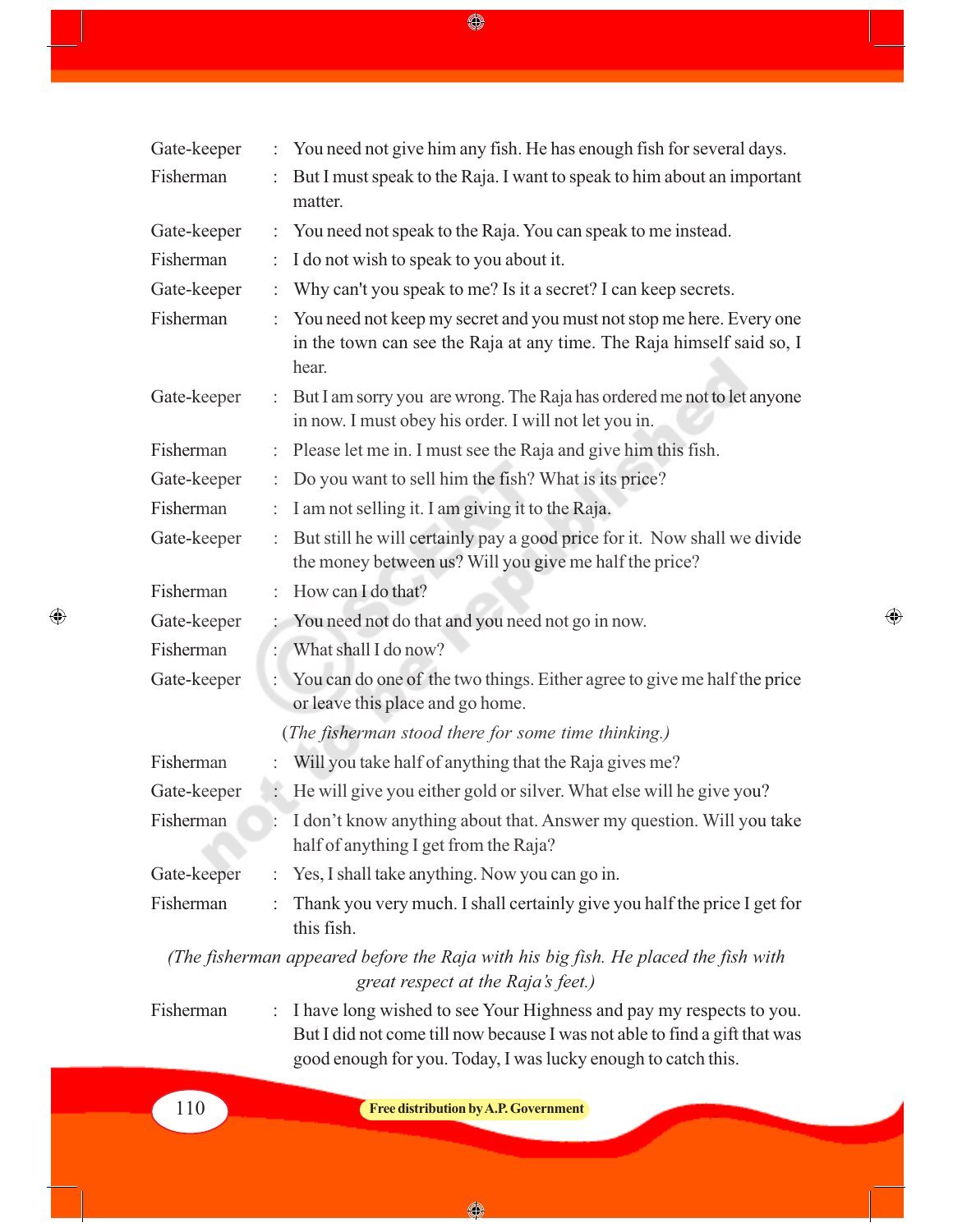

 $\bigoplus$ 

 $\bigcirc\hspace{-1.4mm}$ 

| Raja      |                | What is your name, my man?                                                                                                                                                                                                                                                                        |
|-----------|----------------|---------------------------------------------------------------------------------------------------------------------------------------------------------------------------------------------------------------------------------------------------------------------------------------------------|
| Fisherman | $\ddot{\cdot}$ | My name is Jalraj, Your Highness.                                                                                                                                                                                                                                                                 |
| Raja      |                | I have heard of you. All fishermen respect you and say that you are the<br>wisest among them. I respect all good and wise men among my people.<br>So, please sit down and tell me everything about this fish.                                                                                     |
| Fisherman |                | : It is a fish that lives in deep sea far below the surface of the water. It<br>sometimes comes up and jumps several feet above the water. It came<br>up this morning and fell into my net. Now it is here before you. Send it<br>to your cooks immediately and you will enjoy your dinner today. |
| Raja      |                | Stay for dinner and enjoy it with us, my man. I invite you to dine in the<br>palace today. Now what shall I give you in return for this gift?                                                                                                                                                     |
| Fisherman |                | Nothing, Your Highness. Your Highness and everybody in the palace<br>must enjoy my gift. That is all I want.                                                                                                                                                                                      |
| Raja      |                | No, that is not enough. You must take something in return.                                                                                                                                                                                                                                        |
| Fisherman |                | Then, will Your Highness give me anything I ask for?                                                                                                                                                                                                                                              |
| Raja      |                | Yes, anything.                                                                                                                                                                                                                                                                                    |

**Free distribution by A.P. Government** 

 $\bigoplus$ 

 $\bigcirc$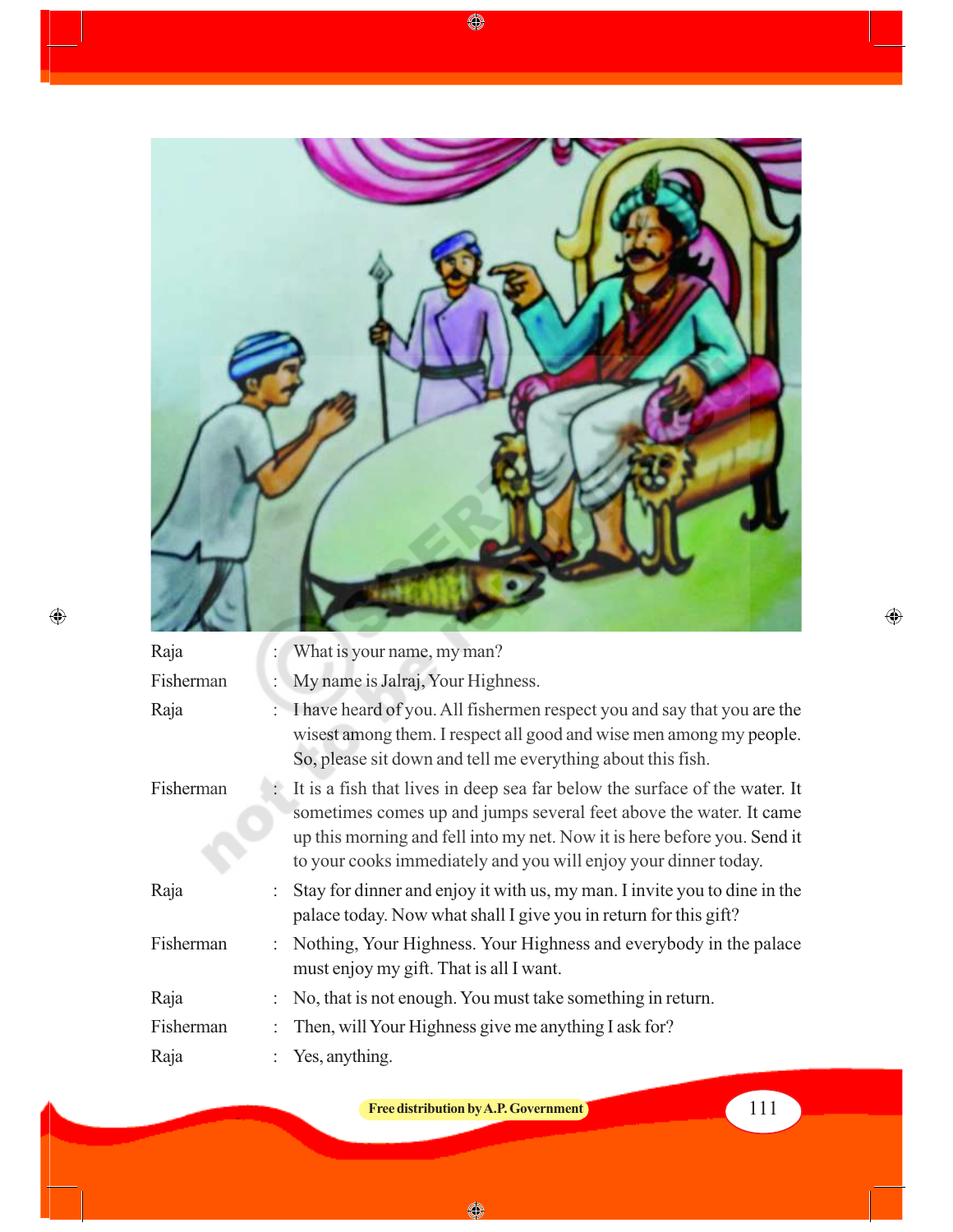| Fisherman   | Then please order your men to give me two hundred lashes with a whip<br>on my back.                                                                                                                             |
|-------------|-----------------------------------------------------------------------------------------------------------------------------------------------------------------------------------------------------------------|
| Raja        | What a strange request this is! People say you are a wise man. But I<br>don't think your request shows any wisdom. What fun will you get out<br>of lashes on your back?                                         |
| Fisherman   | You and your men can get some fun watching the man lashing me.                                                                                                                                                  |
| Raja        | But I don't want to have such fun. Ask me for something else.                                                                                                                                                   |
| Fisherman   | I do not wish for anything else, Your Highness.                                                                                                                                                                 |
| Raja        | All right then. You will have your lashes. Are you ready for them?                                                                                                                                              |
| Fisherman   | Yes, I am, Your Highness. But please call your gate-keeper in. The Raja<br>sent his men to the gate-keeper and in a few moments he appeared.                                                                    |
| Fisherman   | Your Highness, please give this man one hundred lashes out of the two<br>hundred lashes that you have promised me.                                                                                              |
| Gate-keeper | What! One hundred lashes! Why must I share this punishment with you?                                                                                                                                            |
| Fisherman   | We agreed to divide the price of the fish between us. You wanted half<br>of anything I got from the Raja in return for it. I am getting two hundred<br>lashes from him. And half of two hundred is one hundred. |
| Raja        | Not one hundred. Give that gate-keeper all the two hundred lashes and<br>dismiss him from my service. I feel ashamed because I kept such a bad                                                                  |

 $\bigoplus$ 

 $\bigcirc$ 



112 **Free distribution by A.P. Government**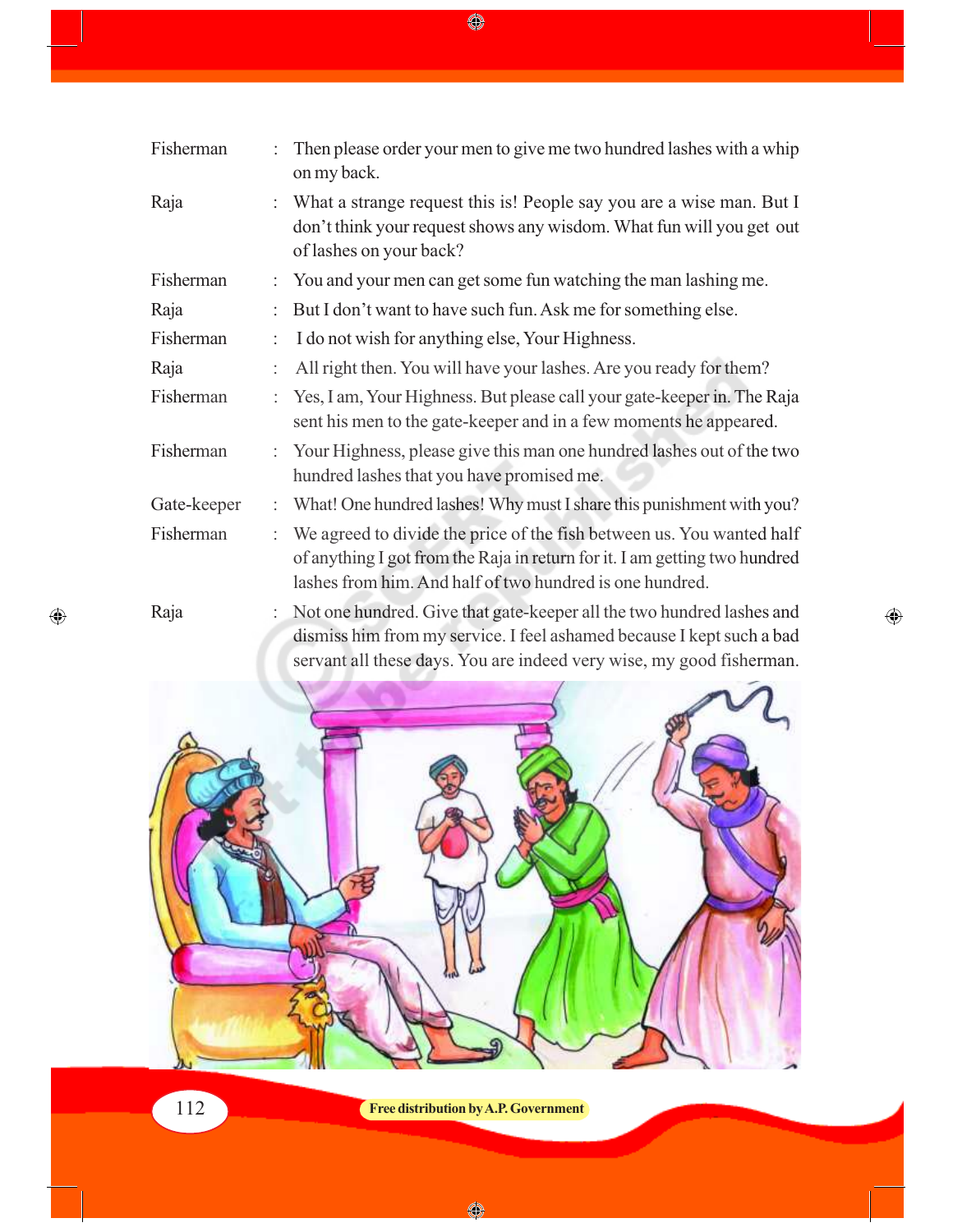This man was trying to cheat you. You have very cleverly brought punishment on him. I wish to give you a good reward for your cleverness and wisdom. Ask me anything. Fisherman : I have a daughter and I must soon give her away in marriage. I am very poor. Raja : Bring here the bridegroom of your choice. I shall get her married. Fisherman : I thank your Highness.

**Glossary**

| set off :    | to begin a journey                   |
|--------------|--------------------------------------|
| whip $(n)$ : | a long thin piece of rope or leather |
| $lash(n)$ :  | a hit with a whip                    |

### **How well did I read?**

 $\bigoplus$ 

| $set$ off :                                       | to begin a journey                                       |  |  |  |
|---------------------------------------------------|----------------------------------------------------------|--|--|--|
| $\n  whip(n):\n$                                  | a long thin piece of rope or leather                     |  |  |  |
| $ash(n)$ :                                        | a hit with a whip                                        |  |  |  |
| How well did I read?                              |                                                          |  |  |  |
|                                                   | Fill in the boxes using yes/ somewhat/ no.               |  |  |  |
|                                                   | I enjoyed reading the play.                              |  |  |  |
|                                                   | I got the idea of the play on my own.                    |  |  |  |
|                                                   | I got the idea with the help of my friends in the group. |  |  |  |
| The teacher helped me to understand the play.     |                                                          |  |  |  |
| I used the glossary given at the end of the play. |                                                          |  |  |  |
|                                                   |                                                          |  |  |  |

## **I. Choose the correct option to answer each of the following. Write the letters a, b, c, or d in the brackets provided.**

|    | 1. What did the fisherman want for his daughter's marriage? |                                          |                                                         |                                               |  |  |
|----|-------------------------------------------------------------|------------------------------------------|---------------------------------------------------------|-----------------------------------------------|--|--|
|    | (a) time                                                    | $(b)$ money                              | (c) clothes                                             | (d) jewellery                                 |  |  |
| 2. |                                                             |                                          | What advice did the fisherman's friends give him?       |                                               |  |  |
|    | (a) to see the Raja                                         |                                          | (b) to see the Queen                                    |                                               |  |  |
|    |                                                             |                                          | (c) to see the Bank Manager (d) to see the money lender |                                               |  |  |
| 3. |                                                             |                                          | What did the fisherman want to take with him?           |                                               |  |  |
|    | (a) his daughter (b) a gift                                 |                                          | $(c)$ his wife                                          | (d) his friends                               |  |  |
| 4. |                                                             | Who stopped the fisherman at the palace? |                                                         |                                               |  |  |
|    |                                                             | (a) the guard (b) the soldier            |                                                         | (c) the gate keeper (d) the queen's attendant |  |  |

**Free distribution by A.P. Government** 113

 $\bigoplus$ 

♦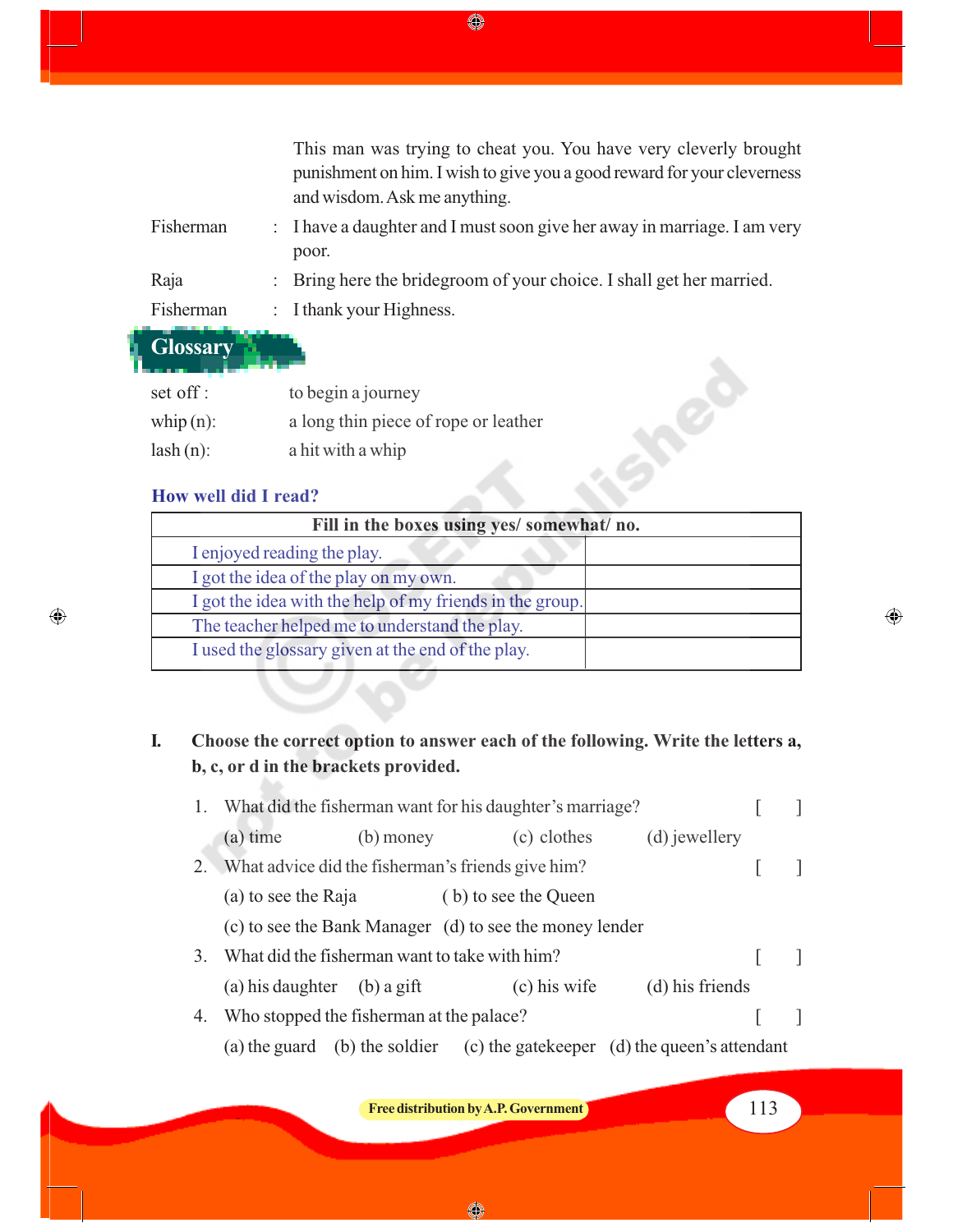◈

|    | 5. Why did the gate keeper stop the fisherman?                               |                                |  |
|----|------------------------------------------------------------------------------|--------------------------------|--|
|    | (a) to get something from the fisherman (b) his duty was not to allow anyone |                                |  |
|    | (c) fisherman was his enemy                                                  | (d) fishermen were not allowed |  |
| 6. | The gatekeeper asked the fisherman to give him half the reward because       |                                |  |
|    | (a) he was greedy                                                            | (b) he was poor                |  |
|    | (c) he loved money                                                           | (d) he wanted to become rich   |  |
|    | 7. "Stay for the dinner and enjoy it with us." Why did the speaker say so?   |                                |  |
|    | (a) to honour the guest                                                      | (b) to show his hospitality    |  |
|    | (c) to show his royalty                                                      | (d) to show humanity           |  |
|    | 8. "Everybody in the palace must enjoy my gift." What does this              |                                |  |
|    | show us of the speaker?                                                      |                                |  |
|    | (b) ambition<br>(a) generosity                                               | (c) wisdom<br>(d) selfishness  |  |

## **Problems of the Stomach**

In Burma, in days gone by, a wealthy landlord decided to build a rest house for wandering monks. He invited, or rather, commanded the men of the village over which he held sway, to work on the project.

"You will earn merit by this work," he announced, "so I will not pay you."

Nobody wanted to displease him so all the able-bodied men of the village came to help all except the village simpleton. He sat on a log and watched the others work, marvelling at their industry. The landlord's blood boiled when he spotted the idler.

"Why aren't you working!" he hollered.

"I would have liked to work on this noble undertaking," said the simpleton, rising to his feet, "but my stomach is empty. Who can work on an empty stomach?"

Seeing that the man was of robust build and capable of contributing massively to the task on hand, the landlord ordered his servants to feed him. This took a long time as the man kept on asking for second and third helpings of the food that was being served to him. But finally, he pushed his plate aside, belched loudly and went to wash. Then he returned to the site. Some time later the landlord went to inspect the work and was furious when he saw the simpleton again sitting idly on the log.

"Why aren't you working!" he roared. "I would have liked to work," said the simpleton, rising to his feet. "Indeed I want to work on this noble undertaking. But my stomach is full. Who can work on a full stomach?"

*— A tale from Myanmar*

⊕

 $\bigoplus$ 

114 **Free distribution by A.P. Government**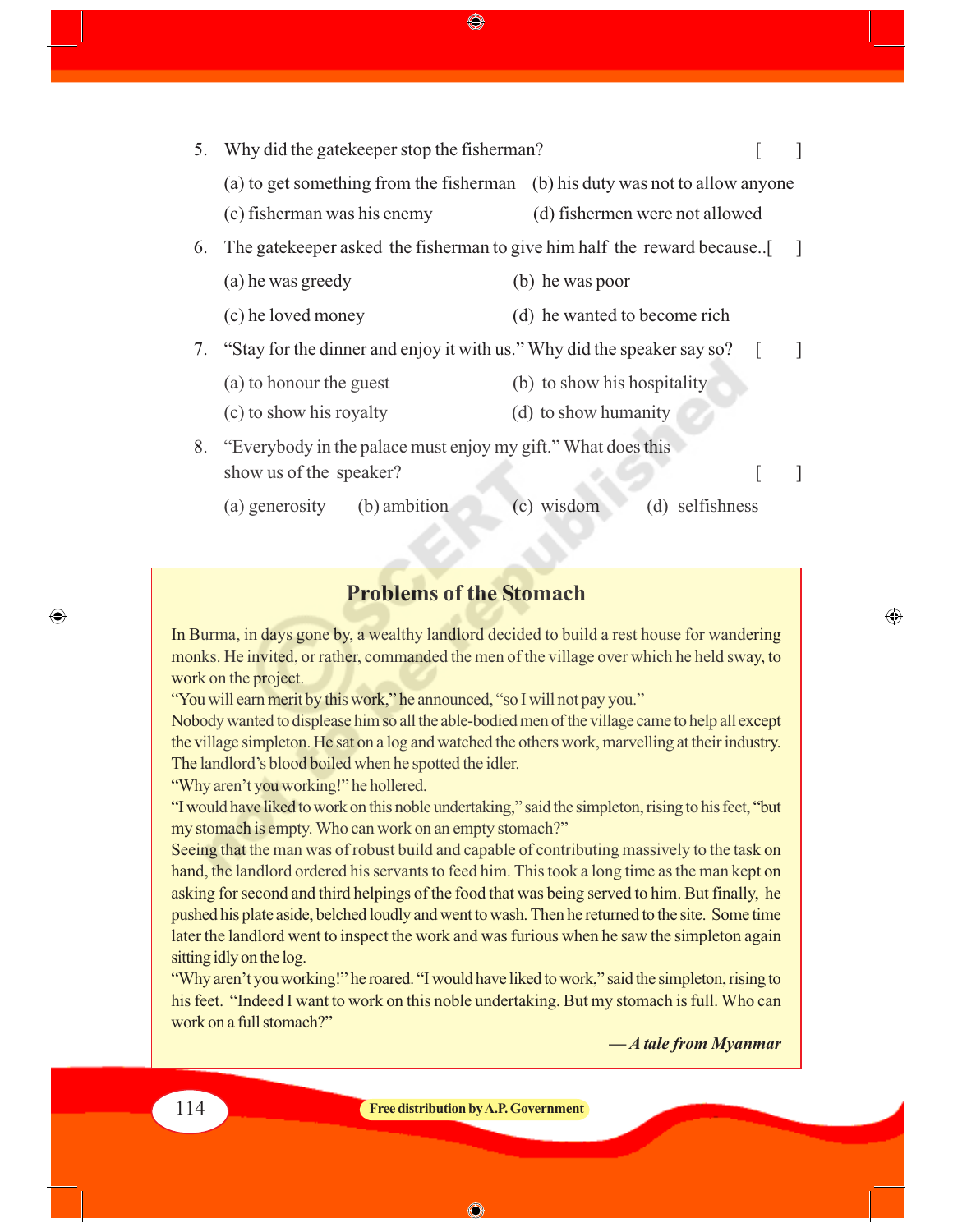#### **II. Answer the following questions:**

- 1. What are the characters in the story?
- 2. The fisherman's gift to the Raja was a big fish. Why was it not something else?

◈

- \*3. What is your opinion about the gatekeeper?
- \*4. If you were the gatekeeper, would you let the fisherman into the palace?
- 5. Why did the fisherman ask for 200 lashes on his back?
- 6. What gift would you ask the king, if you were the fisherman?
- 7. Why did the King want to dismiss the gatekeeper?
- 8. The King was happy with the fisherman and angry with the gatekeeper at the same time. Why was this so?
- \*9. If the Raja did not help the fisherman, what would be the end of the story?
- **III. Rearrange the words in each sentence to make sensible sentences. Then arrange them in the order of occurrence in the story. Make a good paragraph with these sentences using appropriate joining words like, 'but', 'however', 'then', 'after that', 'finally', etc.**
	- 1. went to the king's/ palace with a gift / the fisherman
	- 2. did not have enough money / for his daughter's marriage/ the fisherman
	- 3. stopped /the gatekeeper / him
	- 4. two hundred lashes/the fisherman asked / the Raja to give him
	- 5. promised to get / The Raja / the fisherman's daughter married
	- 6. on condition / the gatekeeper / allowed / the fisherman / that he would get half the price
	- 7. at the strange request of the fisherman / the Raja was surprised / and knew about the bad gatekeeper
	- 8. from the service/ Raja gave / to the gatekeeper and dismissed him / two hundred lashes

### **B. Vocabulary**

 $\bigoplus$ 

#### **Read the following sentence carefully:**

The fisherman placed the fish with great respect at the Raja's feet.

The underlined word can be replaced with 'politeness'. The word 'politeness' in the above context gives the same meaning as respect.Words which give the same or nearly the same meaning as other words are called Synonyms.

**Free distribution by A.P. Government** 115

◈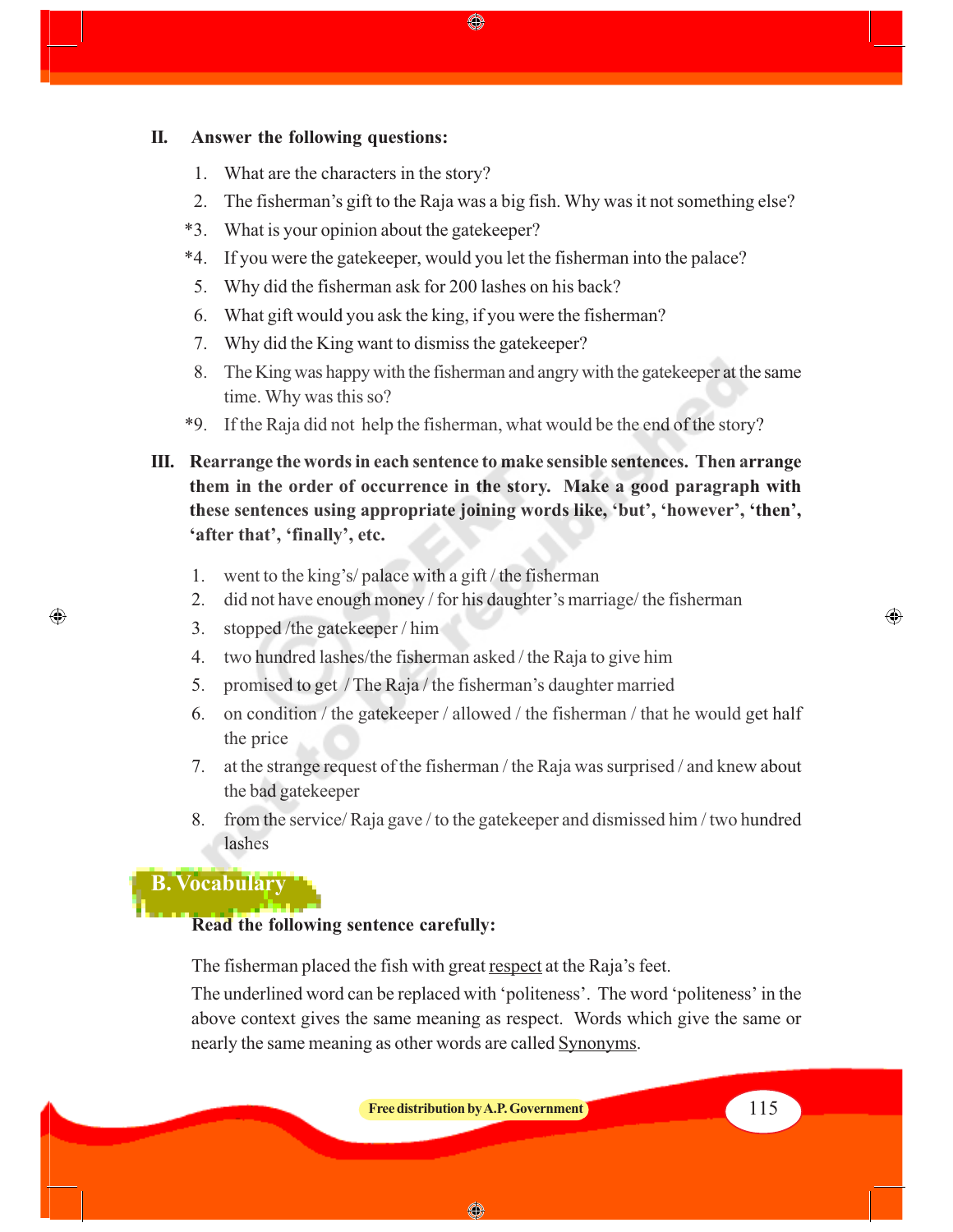**I. Now read the following passage carefully. Replace the underlined words with other words that have the same meaning.**

The King felt ashamed to have a bad servant in his court. He dismissed the servant from the service as he was a cheat. But he praised the fisherman for his wisdom. Finally, the fisherman was successful to find a worthy young man for his daughter. He married off his daughter with the help of the King.

**II. Read the following passage carefully. You find certain words have been left out. Fill in the blanks with words opposite in meaning for those underlined.**

The King liked the fisherman but the gatekeeper. The bad servant was and the fisherman was rewarded. Thus, the wise fisherman taught a lesson to the \_\_\_\_\_\_\_\_\_ gatekeeper with his wisdom.

**III. Suffix is a letter or a group of letters added at the end of a word to make new words.**

**eg. kind + ness – kind***ness***, colour + ful - color***ful***.**

**Add suffix to the root word and form new words. Use the new words in sentences of your own.**

 $\bigoplus$ 

| <b>Word</b> | <b>Suffix</b> | <b>New word</b> |
|-------------|---------------|-----------------|
| sweet       |               |                 |
| truth       |               | truthful        |
| require     |               |                 |
| high        | ful           |                 |
| move        |               |                 |
| kind        |               |                 |
| clever      | ment          |                 |
| faith       |               |                 |
| thought     |               |                 |
| doubt       | ness          |                 |
| calm        |               |                 |
| use         |               |                 |
| pay         |               |                 |

 $\bigoplus$ 

◈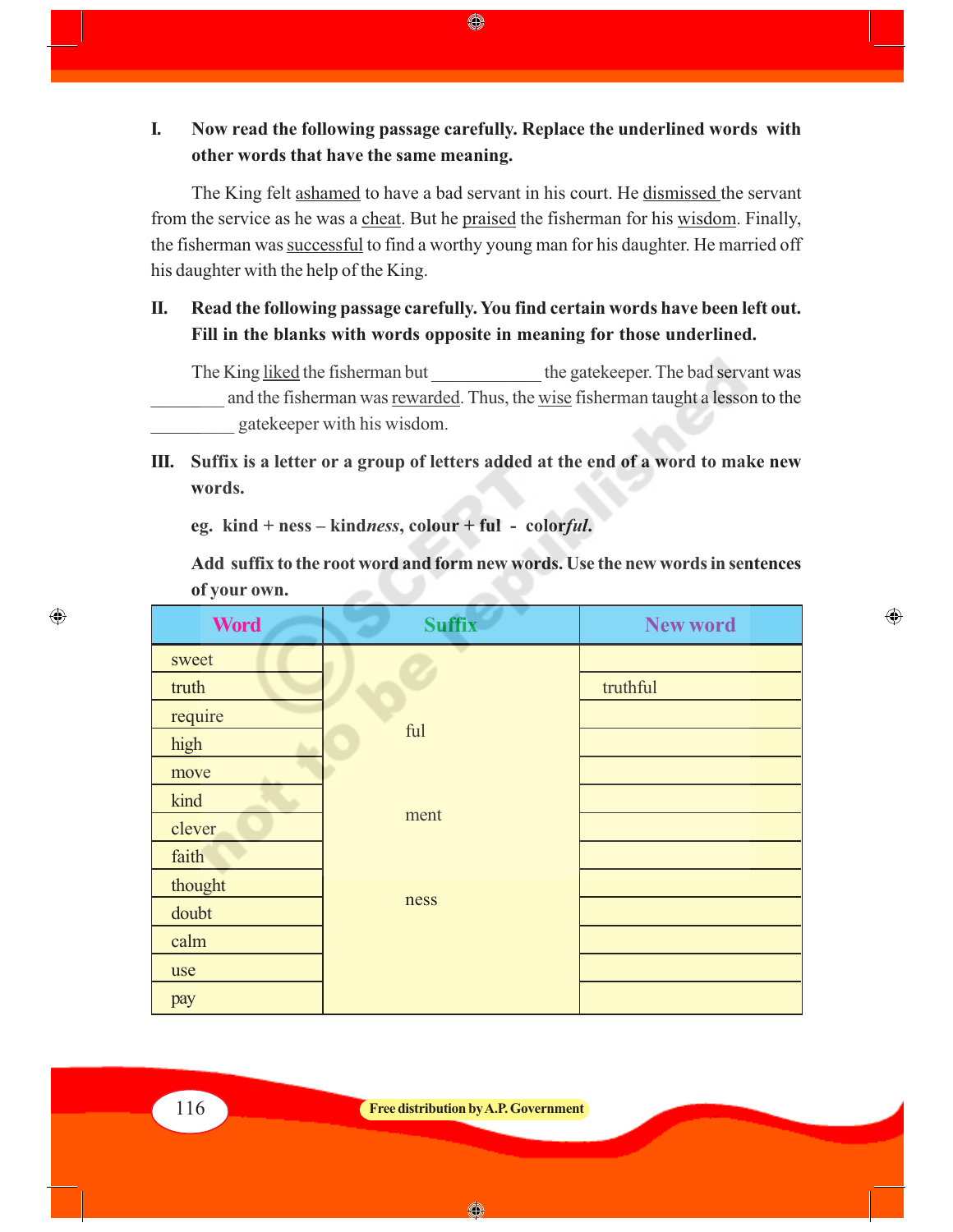## **IV. Words with suffix, "-ing" (present participle)**

## **Read the following sentence from the text and the notice the underlined word.**

I am getting two hundred lashes from him.

 $\bigoplus$ 

The underlined word in the above paragraph is present participles. It is formed by adding the suffix "-ing"to the verb.

♦

| base verb form | suffix  | present participle |
|----------------|---------|--------------------|
| get            |         | getting            |
| look           |         | looking            |
| tap            | $-$ ing | tapping            |
| become         |         | becoming           |
| suspect        |         | suspecting         |
| go             |         | going              |
|                |         |                    |

**Look at the following and observe the changes in the spellings**

**Formulate the rules governing the changes/no changes in the spellings of the present participle for the following base forms of verbs:**

| 1.             | $ask + ing$                 | $=$ | 9.  | $beg + ing$       | $=$ |
|----------------|-----------------------------|-----|-----|-------------------|-----|
| 2.             | $s$ it + ing                |     | 10  | write $+$ ing     | $=$ |
| 3.             | $move + ing$                |     | 11  | $skip + ing$      |     |
| $\overline{4}$ | $read + ing$                | $=$ | 12. | $close + ing$     | $=$ |
| 5.             | $\text{right} + \text{ing}$ | $=$ | 13. | walk $+$ ing      | $=$ |
| 6              | $give$ + ing                |     | 14. | $travel + ing$    |     |
| 7.             | shake $+$ ing               |     | 15. | $advise + ing$    |     |
| 8.             | $dance + ing$               |     | 16. | $\sin g + \sin g$ | $=$ |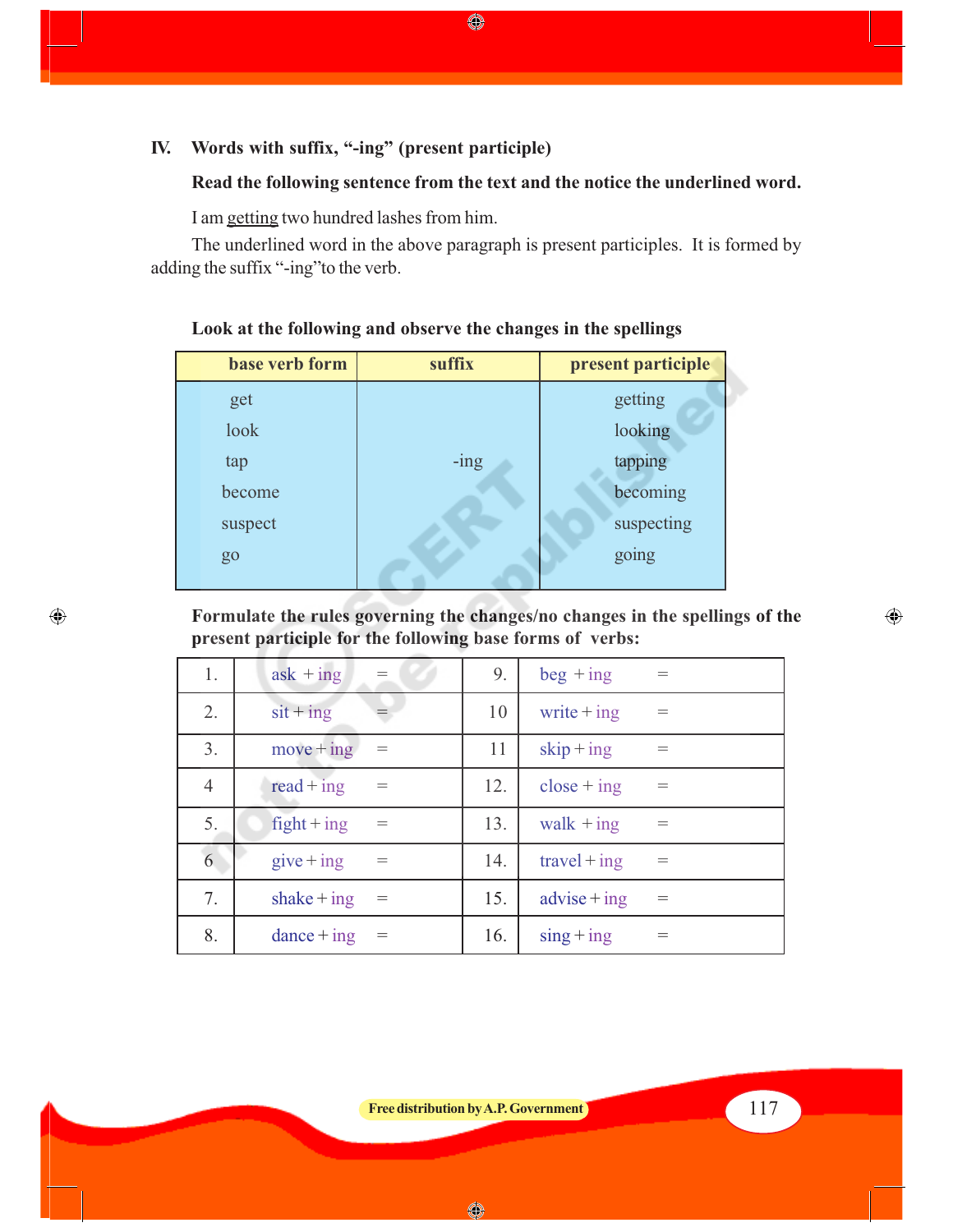

#### **Use of 'must'**

 $\bigoplus$ 

#### **I. Read the following sentence from the story.**

Gatekeeper : I must obey the king's order. I will not let you in. In the above sentence, 'must' shows some obligation and compulsion. It expresses that the work is to be done without fail.

ino

 $\bigoplus$ 

♦

**Give sentences of your own where only must can be used.**

**Example :** You must stop at the traffic light.

**Use of the Simple Present**

#### **II. Study the routine of a class VI student, Rajesh.**

| S.No. | Time of the day          | <b>Activity</b>                                |
|-------|--------------------------|------------------------------------------------|
| 1.    | $5:00$ a.m.              | gets up from bed                               |
| 2.    | $5:15$ a.m.              | brushes his teeth                              |
| 3.    | $5:45$ a.m.              | takes his bath                                 |
| 4.    | $6:00$ a.m. $-7:30$ a.m. | attends to his homework                        |
| 5.    | $7:30$ a.m. $-7:45$ a.m. | takes his breakfast                            |
| 6.    | $8:00$ a.m.              | walks to the main road to board the school bus |
| 7.    | $8:30$ a.m.              | reaches the school                             |
| 8.    | $8:45$ a.m. $-4:30$ p.m. | attends classes at school                      |

#### **Now write answers to the following questions:**

- 1. What time does Rajesh get up?
- 2. What does Rajesh do between 6:00 and 7:30 a.m.?
- 3. How does Rajesh reach his school?
- 4. When does Rajesh take his breakfast?
- 5. How long does Rajesh stay at school?

◈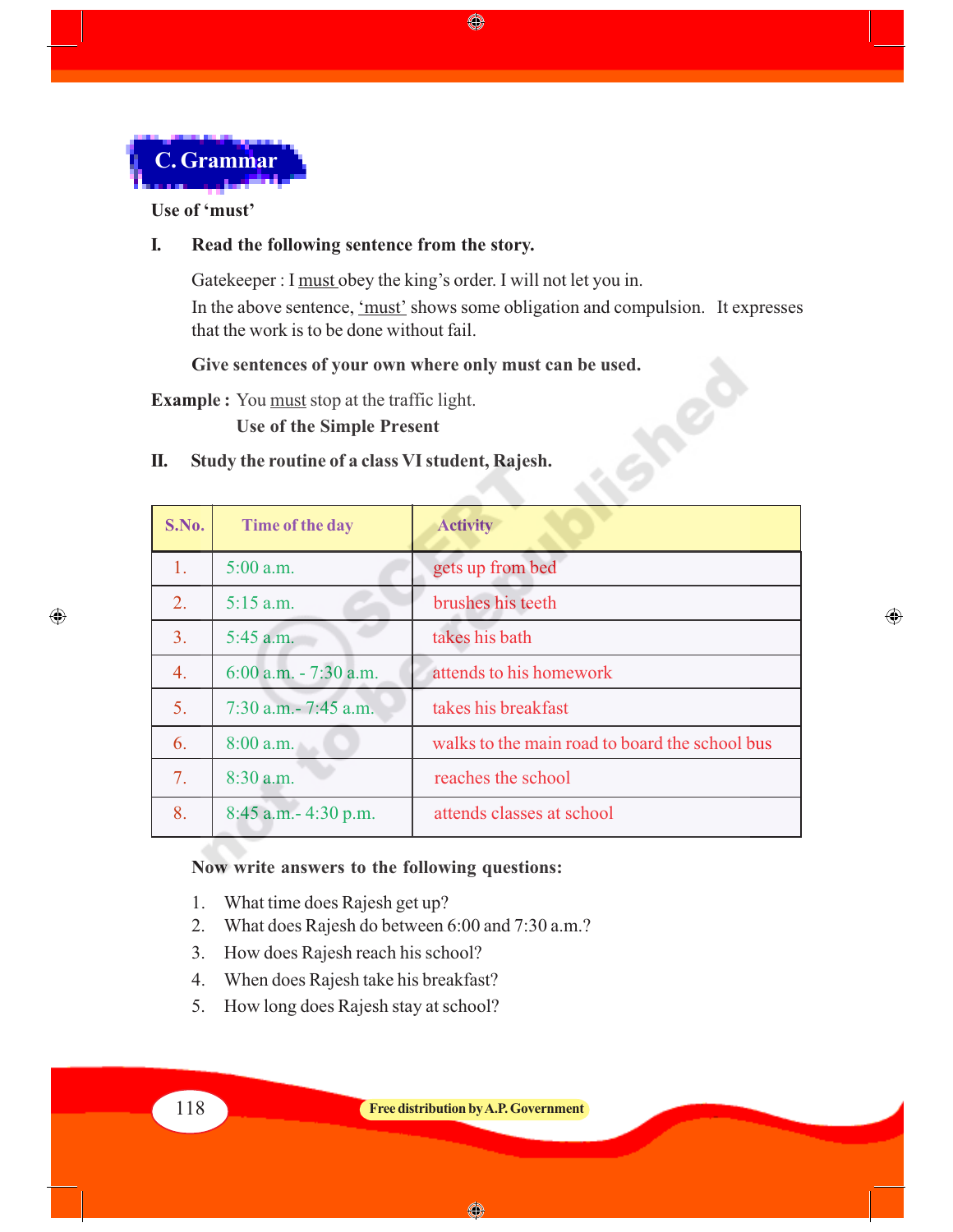#### **III. The Present Continuous Tense**

#### **Look at the underlined words in the following passage.**

It is 4 pm now. All the children are at play. Raju and his friends are playing Volleyball. Sindu is practising running. The Physical Director (PD) is giving instructions to Kabaddi players. Some girls are watching Tennis. A few boys are drawing lines of Ball badminton court.

◈

The underlined words in the passage above refer to an "action" in progress. That means, it gives an idea that the action is not completed yet, but, is still going on. This is called Present Continuous Tense.

#### **Complete the following sentences using present continuous form.**

- 1. The old man is silent. He \_\_\_\_\_\_\_\_\_\_\_\_\_ on what advice he has to give to the soldier. ( think)
- 2. He has not done his homework. He \_\_\_\_\_\_\_\_\_\_\_\_\_ it now. (do)
- 3. My shirt is dirty. I it. (wash)
- 4. You must carry your umbrella. It heavily. (rain)
- 5. Don't disturb her. She very seriously. (study)

#### **IV. 'Wh-' question words.**

⊕

#### **Look at the underlined words in the following sentences taken from the text.**

Why can't you speak to me?

What shall I do now?

What is your name, my man?

The underlined words are called 'wh-' words. The other 'wh-'words are 'where,' 'whom,' 'which,' 'when,' 'how' and 'who.' They are used to ask questions.

## **Read the following paragraph and make questions using appropriate wh-words The first one is done for you.**

Dileep and Sindhu are in the class. Sindhu is sitting in the front row. Chandu is reading English but Sindhu is doing exercises. Rajani is sitting in the second row. She is sharpening her pencil carefully. The English teacher is writing on the blackboard. The children in the front bench are taking down the notes. The children in the back bench are murmuring something. Sunita is going out to drink water.

eg: Where are Dileep and Sindhu?

**Free distribution by A.P. Government** 119

 $\bigcirc$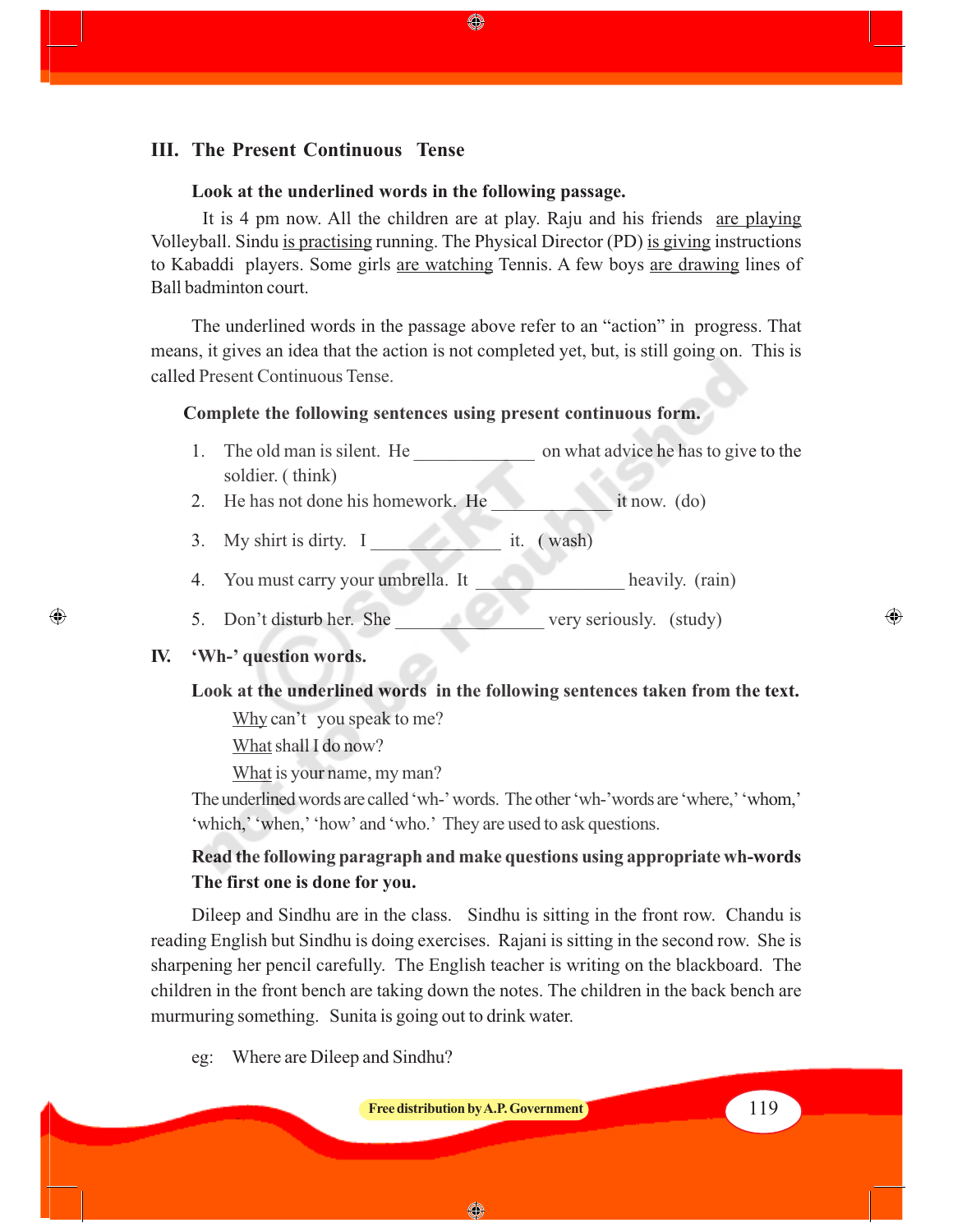# **D. Writing**

**Read the following letter carefully. You notice that it has five main components: 1. station and date 2. salutation 3. body of the letter 4. closing 5. signature (subscription) 6. address on the Envelop**

◈

*Thallada.*

◈

*29th November, 2011.*

*Dear Raju,*

*I am fine here and hope the same with you. I have been to my uncle's place in Hyderabad during Dasara holidays.*

 *In Hyderabad I visited Ramoji Film City, Nehru Zoological Park, Charminar and Salarjung Museum. I liked all the places very much. It was a thrilling experience for me. Make a trip to Hyderabad in the summer vacation. There are so many tourist places in Hyderabad that are worth visiting.*

> *Yours lovingly, Kamalesh*

*Address on the Envelop:*

*To*

 $\bigoplus$ 

*Rakesh, H.No. 10-51, K.S.P. Road, Palvancha, Pin code: 507115.*

120 **Free distribution by A.P. Government**

◈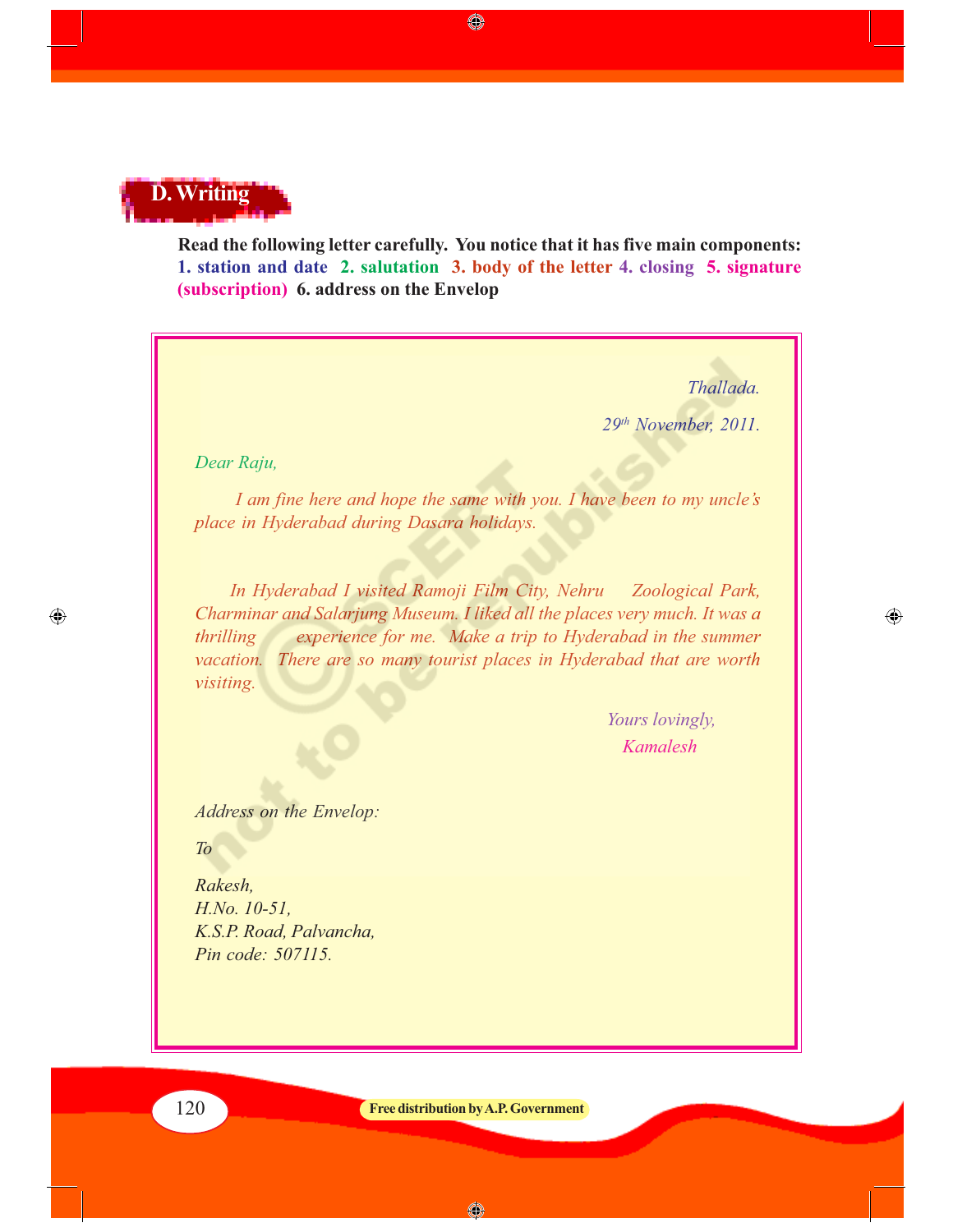- **\*I Write a letter to your friend describing a place that you have visited recently.**
- **II. Study the following passage carefully. Use capital letters wherever necessary.**

rabindranath tagore was one of the greatest poets of 20th century. he was not only a great poet, an artist but also a musician and a reformer. he was the first indian to receive the nobel Prize.

**III. Write a paragraph describing how you generally spend your leisure time.**

## **E. Study Skills**

⊕

**Read the following extract from a newspaper.**

#### Green Heaver

My father took me to Wayanad in Kerala for a short trip. It is a wonderful place. This cool and green place is an extreme contrast to my hot and dry native town. Wayanad is a green heaven for me! It is a real feast to eyes!

**Now look up a dictionary and list different meanings of the words underlined in the extract. The first one has been done for you.**

| <b>Word</b> | <b>Meaning 1</b>           | <b>Meaning 2</b>                                     | <b>Meaning 3</b>                              |
|-------------|----------------------------|------------------------------------------------------|-----------------------------------------------|
| hot         | having high<br>temperature | food which causes<br>burning feeling in the<br>mouth | a subject which causes a<br>lot of discussion |
| cool        |                            |                                                      |                                               |
| extreme     |                            |                                                      |                                               |
| feast       |                            |                                                      |                                               |
| wonderful   |                            |                                                      |                                               |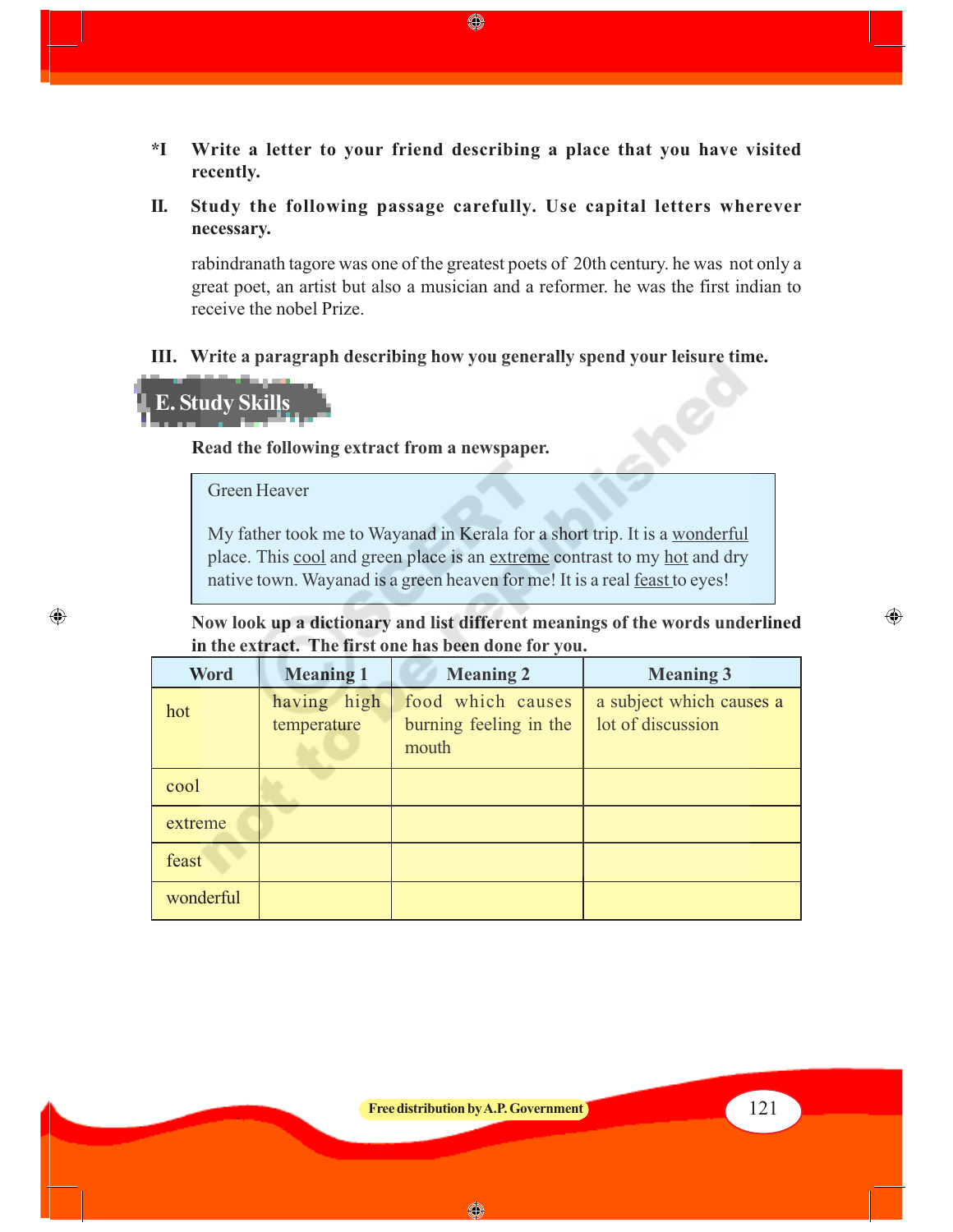

 $\bigcirc\hspace{-0.75mm}\bigcirc$ 

**I. Listen to the story 'The Clever Ramalinga' and answer the following questions: Choose the right option by writing 'a' or 'b' or 'c' or 'd' in the brackets provided.**

 $\bigoplus$ 

|     | Ramalinga's wife had a lot of things. What were they? |                                             |                   |            |  |
|-----|-------------------------------------------------------|---------------------------------------------|-------------------|------------|--|
|     | (a) sarees                                            | (b) jewels                                  | (c) books         | (d) sweets |  |
|     | Where did Ramalinga's wife put the jewels at night?   |                                             |                   |            |  |
|     | $(a)$ in a box                                        | (b) in a iron safe                          |                   |            |  |
|     | $(c)$ in a purse                                      | (d) under the pillow                        |                   |            |  |
|     | 3. Who watered the plants?                            |                                             |                   |            |  |
|     | (a) Ramalinga's wife                                  |                                             | (b) the thieves   |            |  |
|     | (c) Ramalinga himself                                 |                                             | (d) the servants. |            |  |
| 122 |                                                       | <b>Free distribution by A.P. Government</b> |                   |            |  |

 $\bigcirc$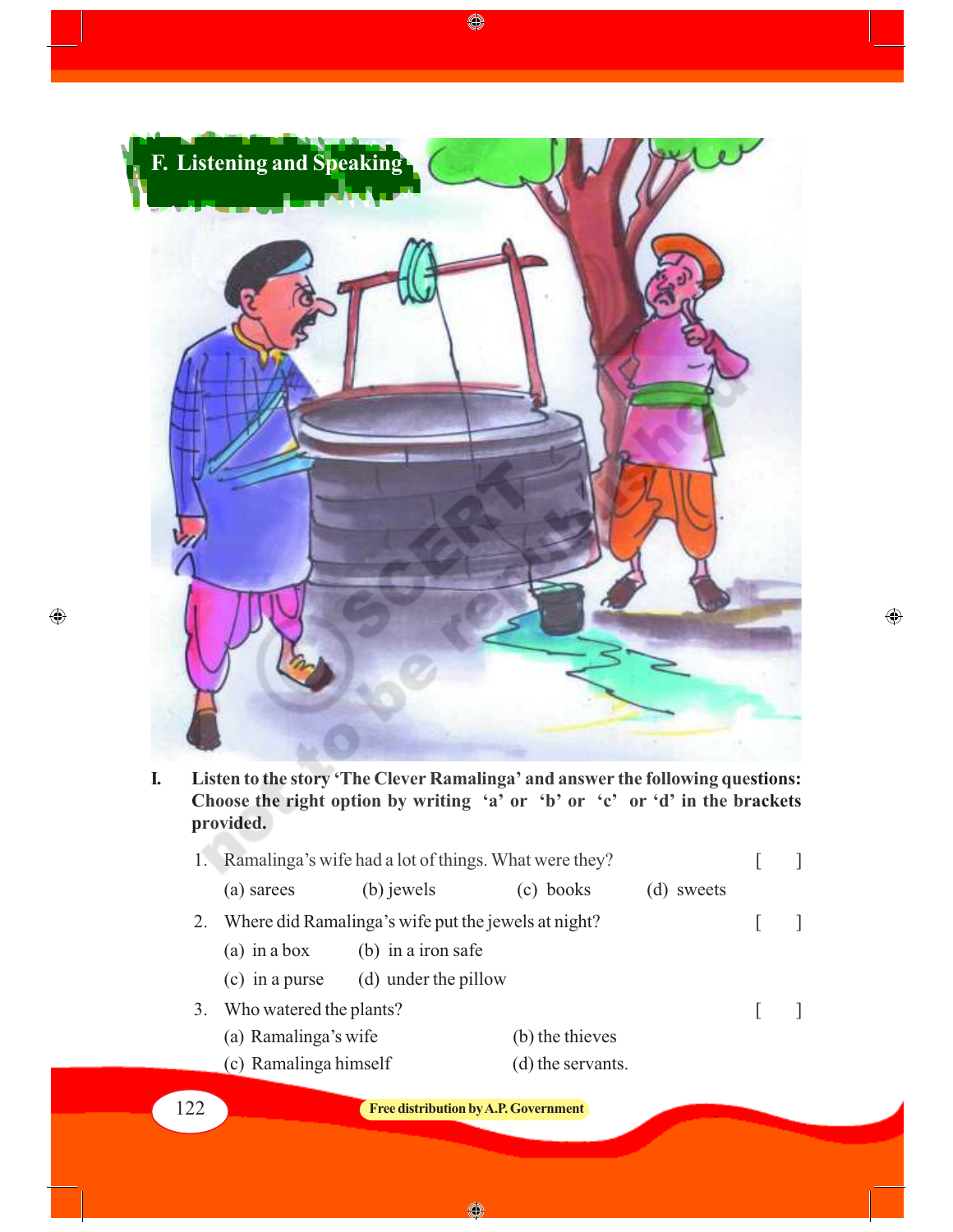**II. Listen to the story again. Say whether the following statements are True or False**

|  | 1. Ramalinga dropped the box of jewels into the well.    |       |  |
|--|----------------------------------------------------------|-------|--|
|  | 2. The servants began to draw the water out of the well. |       |  |
|  | 3. The servants came again on the next day.              | (     |  |
|  | 4. Ramalinga was angry at the servants.                  | $($ ) |  |
|  | 5. The servants lost their jobs.                         |       |  |

- **III. Listen to your teacher carefully. Now retell the story to your friend. You may use the following clues.**
	- great poet............
	- known for his wit.......
	- very wise............
	- $\triangleright$  sharp to invent clever tricks........
		- quick to find answers to difficult problems.......

⊕

- beloved to the king..............
	- loved and respected by everyone.....

**G. Project**

 $\bigoplus$ 

**Collect stories and pictures that reflect wit and humour. Present them before the class. Prepare a grid of such stories for display on the wall magazine. Use the grid and review one or two stories. Use the following format to prepare the grid.**

◈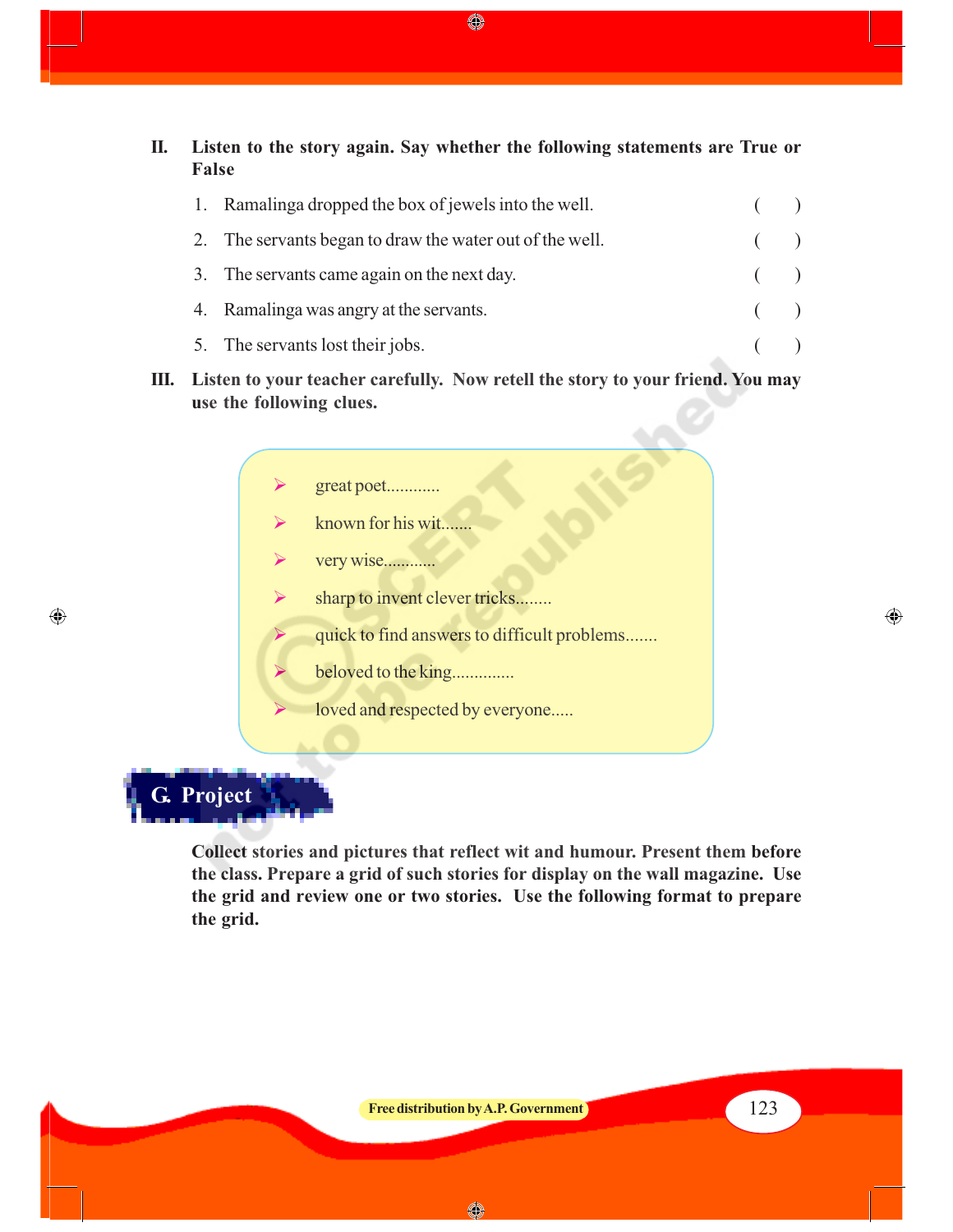| S.No. | <b>Story</b> | (source) | in the story | Title of the   Collected from   Main characters   Brief description<br>of the main<br>characters | Other<br>interesting<br>details |
|-------|--------------|----------|--------------|--------------------------------------------------------------------------------------------------|---------------------------------|
|       |              |          |              |                                                                                                  |                                 |

◈



**Read the following story and answer the questions**

## **The Sheik's White Donkey**

I was travelling across the desert with Sheik Mahmoud Ibn Moosa and his caravan of ninety camels and nineteen men. The Sheik was a dignified old man with fierce dark eyes and a white beard. He rode a large white donkey, and his donkey was dignified too. The Sheik treated him as a friend and an equal. They were almost always together all day. They slept in the same tent every night.

◈

I was carrying with me about eighty pieces of gold in a leather bag, I kept the bag in my tent at night and every morning I checked to see that the pieces of gold were safe. On the ninth morning the bag was not there.

I went at once to the Sheik and complained to him about the loss of my bag. He sat in silence for a few minutes stroking his beard. At last he said," The caravan will not leave this camp today. Before evening comes, you will have your gold."

After lunch, the Sheik went into his tent and closed the flap of the tent behind him. After dinner my host slowly came out of his tent and sent for me. He told me to sit up near him in front of his tent. Then he said, "Bring me the men." All his men stood in a row in front of him.

When all the men were there, the Sheik spoke "Today some trouble has come to my guest, this traveller. Someone has stolen his bag of gold. Stealing is a crime and to steal from a guest is seven times worse. As no one from outside has been near our camp, the man who stole the bag is standing before me now. He thinks he can hide his crime, but I can find him out with the help of my wonderful donkey."

◈

 $\bigcirc$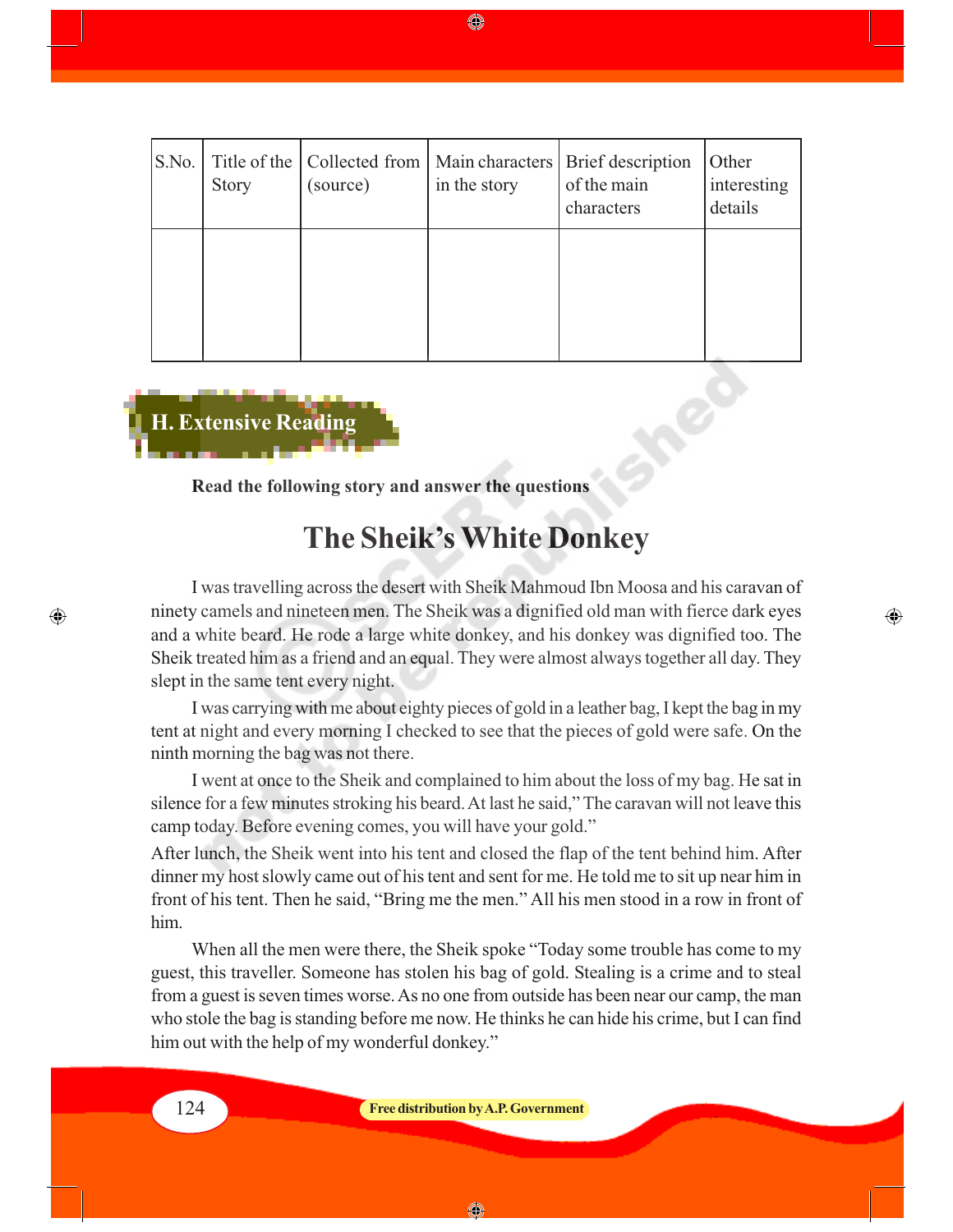"My white donkey," he continued, "is not an ordinary one. He is a wise animal. My donkey cannot speak our language. But I can understand his language. He will soon tell me who stole your bag."

◈

Then he looked at his men and said. "Now I order each of you to go into the tent alone. Close the flap of the tent so that no one can see you except the donkey and God. Pull my donkey's tail. When an innocent hand touches his tail, he will be silent. But when the hand of the thief touches his tail, the donkey will speak to us all in his language. We will take the thief and kill him without mercy."

As soon as he finished, he ordered the last man in the row to go into the tent first. He went in and came out. All the others went in and came out. Nothing happened. I thought that the donkey was not so wise, after all.



 $\bigcirc$ 

But Mahmoud Ibn Moosa said to me quietly, "Don't worry. It is all right. You will get your gold soon." I wondered how. Moosa asked all his men to stand in a line." Hold your hands in front of you with the palms up," he shouted. Each man held out his hands. The Sheik then walked slowly to the row. He bent down and laid his face on the palms of each one's hands. I was amazed when he did this again and again. He came to the twelfth man and laid his face on the man's palms. Suddenly he lifted his face, pulled out his sword and shouted, "You dirty thief! Get that gold, or I will kill you at once!"

**Free distribution by A.P. Government** 125

⊕

◈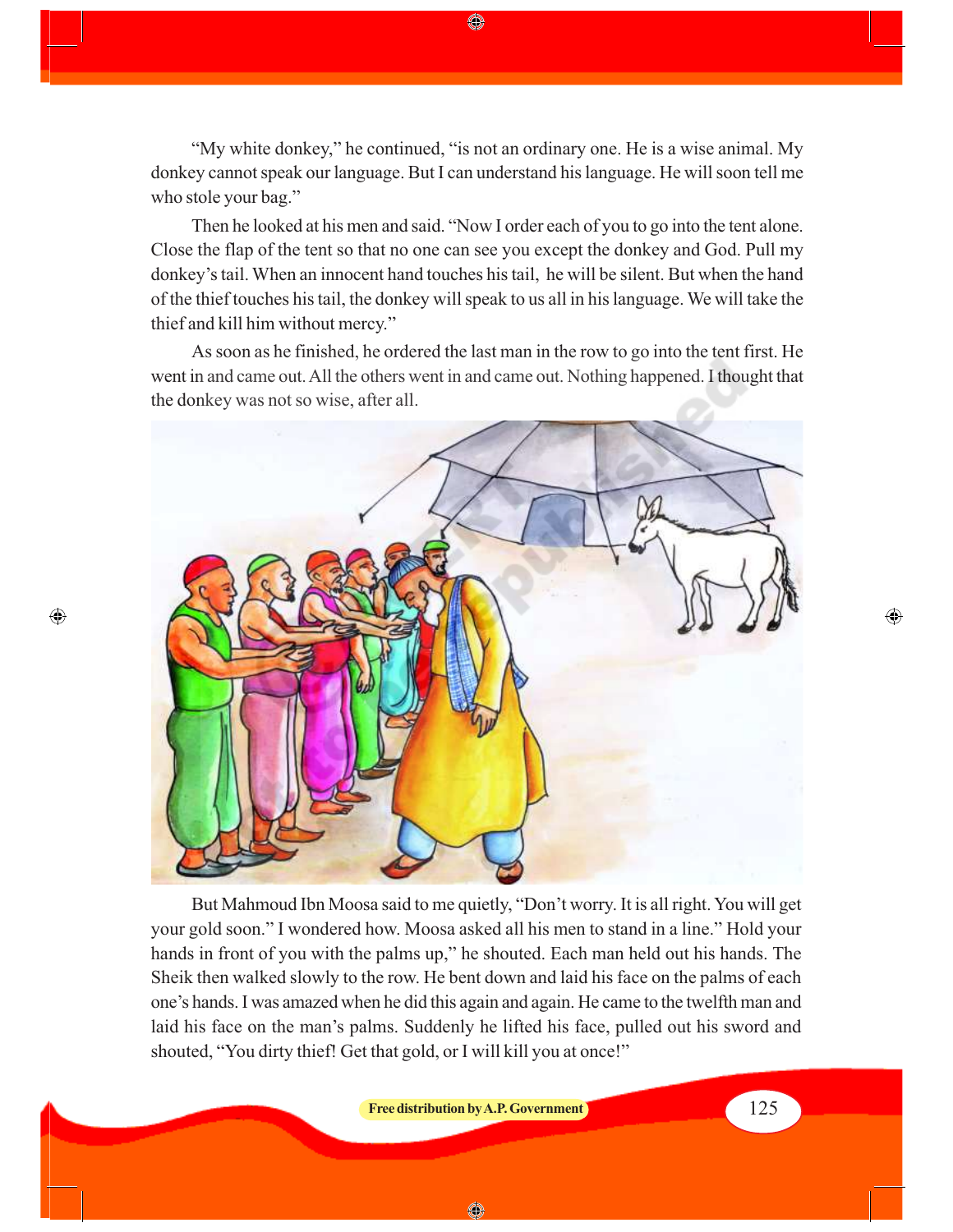The man fell on his feet begging for mercy. Then he jumped up and ran outside the circle of camels. He pulled up a stone and came back with my leather bag of gold." Give it to the traveller," shouted the Sheik. The man put the bag into my hands, and I found that all the eighty pieces were in it. Then the Sheik ordered two men to beat the thief. After a minute, I begged mercy for him; and, at my host's command, the men let him go.

I was eager to know how the Sheik found the thief. The next day I asked him to explain. He looked at me and said," You must not tell my men." "Certainly, not," I said.

"Well, yesterday when I was in the tent I took some mint and put it in water. When the water began to smell like mint, I put the donkey's tail into the water. The tail, too, smelled like mint. That evening, you remember, each man went into the tent and pulled the donkey's tail. All of them, except the thief, pulled the tail. His hand alone had no smell of mint upon it."

I was all praise for the Sheik's wisdom.

#### **Answer the following questions:**

- 1. Can you suggest any other suitable title to the story?
- 2. How did the Sheik find out the thief?
- \*3. If you were in the Sheik's place, how would you solve the problem?
- 4. Do you think the donkey was a clever animal? How can you say?
- \*5. The Sheik treated his donkey as a friend and an equal. What does this tell us about the Sheik?

⊕

#### **Self Appraisal**

One day Raju went to a Telephone booth which was at the cash counter of a store & dialed a number.

The store-Owner observed and listened to the Conversation:

| Raju | : Sir, Can you give me the job of cutting your lawn?                                                  |  |  |
|------|-------------------------------------------------------------------------------------------------------|--|--|
| Man  | : (at the other end of the phone line) I already have someone to cut my lawn.                         |  |  |
| Raju | : Sir, I will cut your lawn for half the price than the person who cuts your lawn                     |  |  |
|      | now.                                                                                                  |  |  |
| Man  | : I'm very satisfied with the person who is presently cutting my lawn.                                |  |  |
| Raju | : (with more perseverance) Sir, I'll even sweep the floor & the stairs of your house                  |  |  |
|      | for free.                                                                                             |  |  |
| Man  | : No, thank you.                                                                                      |  |  |
|      | With a smile on his face, Raju end call with thank you.                                               |  |  |
|      | The Store-owner, who was listening to all this, walked over to Raju.                                  |  |  |
|      | Store Owner: SonI like your attitude; I like that positive spirit $\&$ would like to offer you a job. |  |  |
| Raju | : No thanks,                                                                                          |  |  |
|      | Store Owner: But you were really pleading for one.                                                    |  |  |
| Raju | : No Sir, I was just checking my performance at the job I already have.                               |  |  |
|      | I am the one who is working for that man was talking to!                                              |  |  |
|      | This is called "Self Appraisal"                                                                       |  |  |

 $\bigcirc$ 

126 **Free distribution by A.P. Government**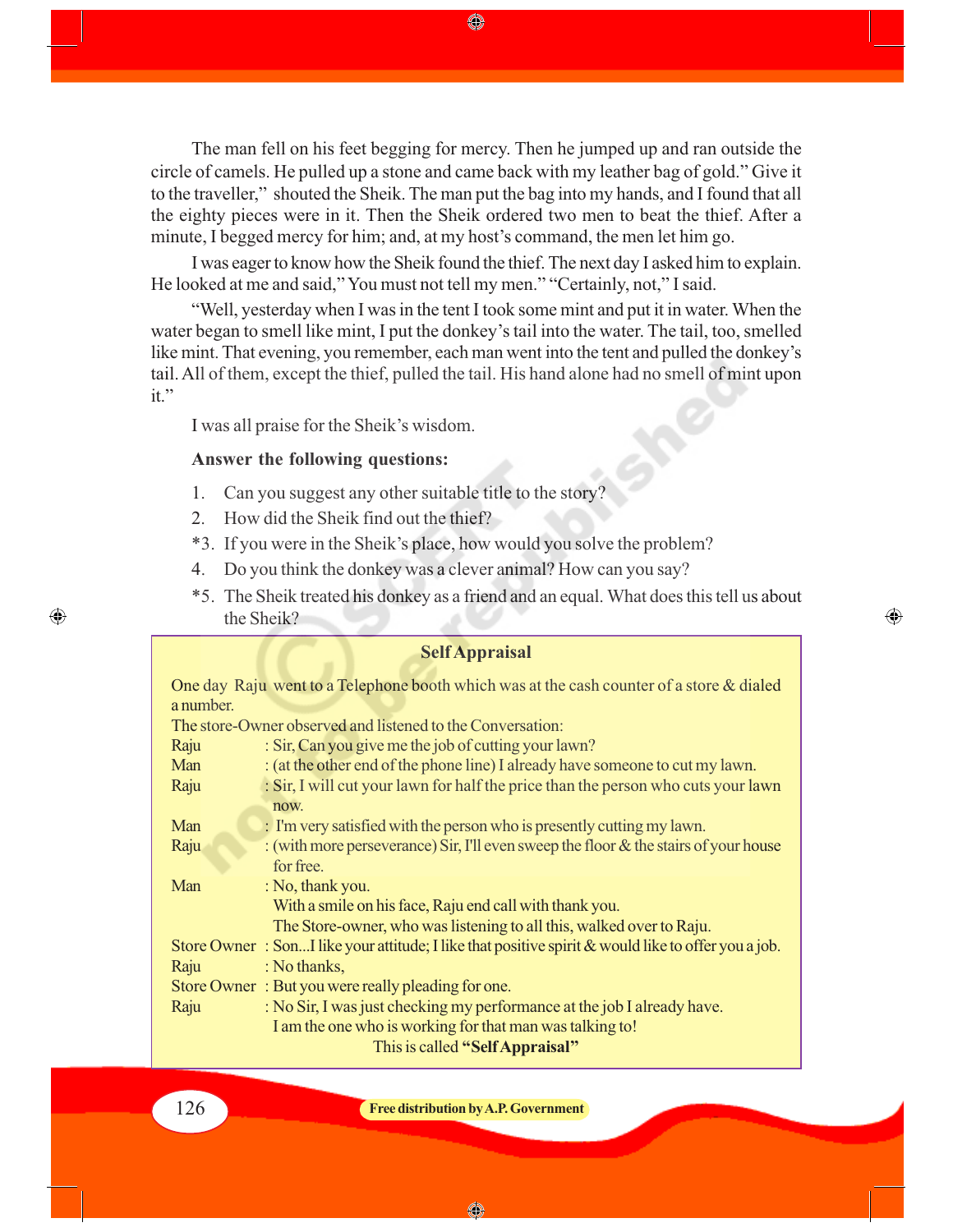## **Appendix - I Texts for Listening**

⊕

## **UNIT - 1**

 $\bigoplus$ 

## **The Friendly Mongoose**

Once, a farmer and his wife lived in a village with their small son. They loved him very much. "We must have a pet," the farmer said to his wife one day. "When our son grows up, he will need a companion. This pet will be our son's companion." His wife liked the idea.

One evening, the farmer brought with him a tiny mongoose. "It's a baby mongoose," said his wife, "but will soon be fully grown. He will be a friend to our son.''

Both the baby and the mongoose grew. In five or six months, the mongoose had grown to its full size — a lovely animal with two shining black eyes and a bushy tail. The farmer's son was still a baby in the cradle, sleeping and crying alternately.

One day, the farmer's wife wanted to go to the market. She fed the baby and rocked him to sleep in his little cradle. Picking up the basket, she said to her husband, "I'm off to the bazar. The baby is sleeping. Keep an eye on him. Frankly, I don't like to leave the child alone with the mongoose."

"You needn't be afraid," said the farmer. "The mongoose is a friendly animal. It's as sweet as our baby and they are the best of friends, you know."

The wife went away, and the farmer, having nothing to do in the house, decided to go out and take a look at his fields not far away. He ran into some friends on the way back and didn't return for quite some time.

The farmer's wife finished her shopping and came back home with a basket full of groceries. She saw the mongoose sitting outside as if waiting for her. On seeing her, he ran to welcome her, as it was customary. The farmer's wife took one look at the mongoose and screamed. "Blood!" she cried. The face and paws of the mongoose were smeared with blood.

"You wicked animal! You have killed my baby," she screamed hysterically. She was blind with rage. She hit the mongoose hard with a stick and ran inside to the child's cradle.

The baby was fast asleep. But on the floor lay a black snake torn and bleeding. In a flash she realised what had happened. She ran out looking for the mongoose.

"Oh! You saved my child! You killed the snake! What have I done?" she cried touching the mongoose, who lay dead and still, unaware of her sobbing. The farmer's wife, who had acted hastily and rashly, stared long at the dead mongoose. Then she heard the baby crying. Wiping her tears, she went in to feed him.

 $\bigoplus$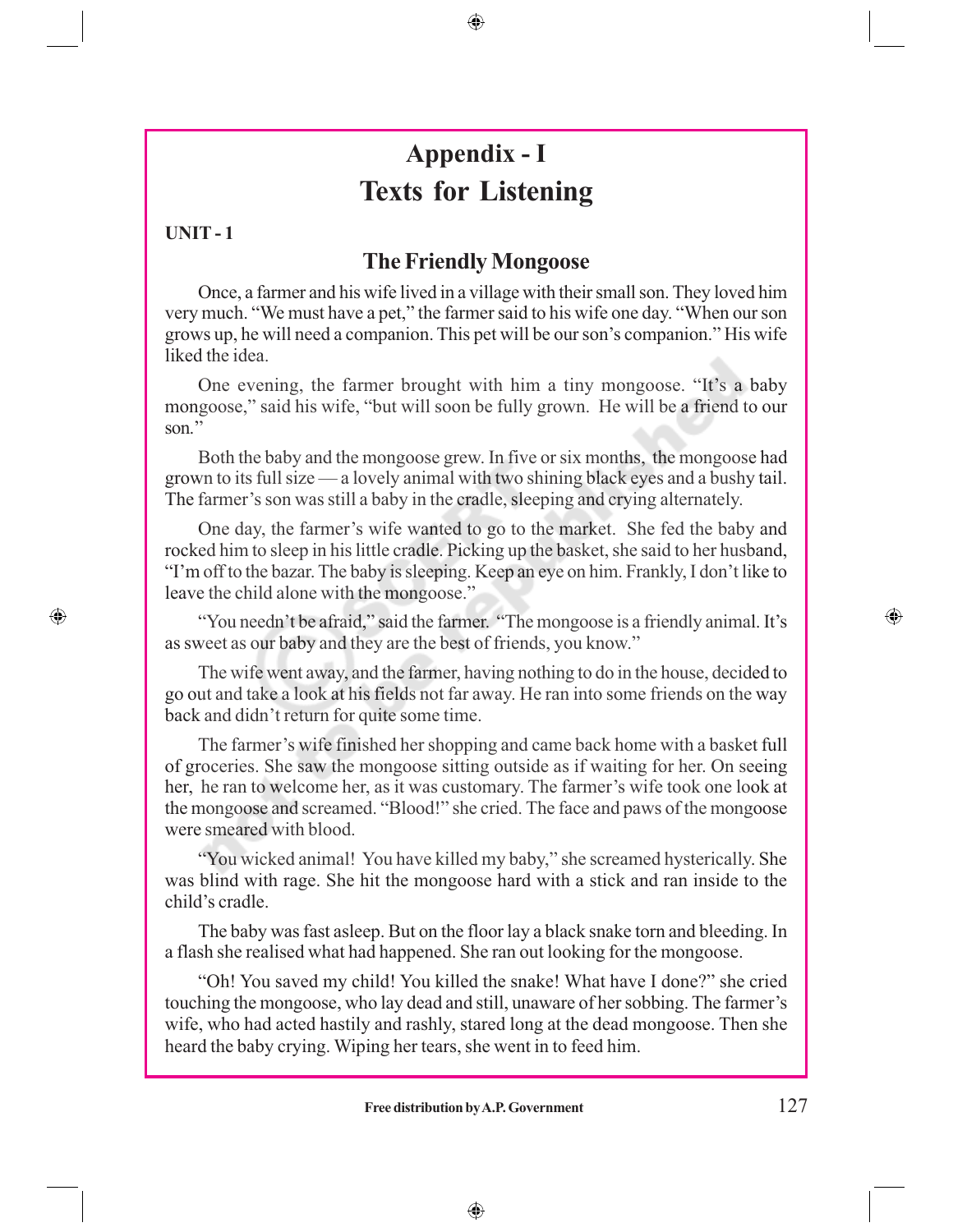## $UNIT-2$

## **Charaka**

 $\bigoplus$ 

"Prevention is better than cure" is the principle we follow today. But in ancient times people bothered about their health only when they fell ill. But now the physicians have discovered the factors responsible for patient's diseases. A physician should have a thorough professional knowledge, patience and sympathy towards patients to cure diseases.

Nearly twenty centuries ago a great man named Charaka made certain remarks related to human health and diseases, in his famous Ayurvedic treatise *Charakasamhita*. This treatise contains many things related to human body which our doctors follow even today.

Charaka was the first person to find out what actually makes a human being fall sick. As a great physician, he presented the concept of digestion, metabolism, and immunity. He differentiated the body of one human being from the other by showing how the same quantity of food taken by different people make some fat, and some others thin and strong.

Charaka studied the anatomy of human body. He gave the number of bones present in the human body including teeth. He was right when he said that the heart is a controlling centre.

Charaka, under the guidance of the ancient physicians Atreya and Agnivesa wrote the treatise Charakasamhita. It remained a standard work on the subject and was translated into many languages of the world including Arabic and Latin.

 $\bigoplus$ 

In spite of his great contribution in the field of medicine, we know very little about Charaka as a person.

#### $UNIT-3$

 $\bigcirc$ 

## **Glenn Cunningham**

Glenn Cunningham was a good runner. In races at school, he ran faster than his friends. "I want to become the fastest runner in the world," Glenn told himself.

One day, there was a big fire at Glenn's school. He was burnt very badly. His legs were burnt more than any other part of his body. The doctors looked at his legs and said that he would not be able to run again.

"I want to run!" shouted the boy. " I want to run!"

"You will not be able to run," said the doctors.

"You should be happy if you can walk." But Glenn did not listen to the doctors. "I won't give up," he told himself. "I'll run!"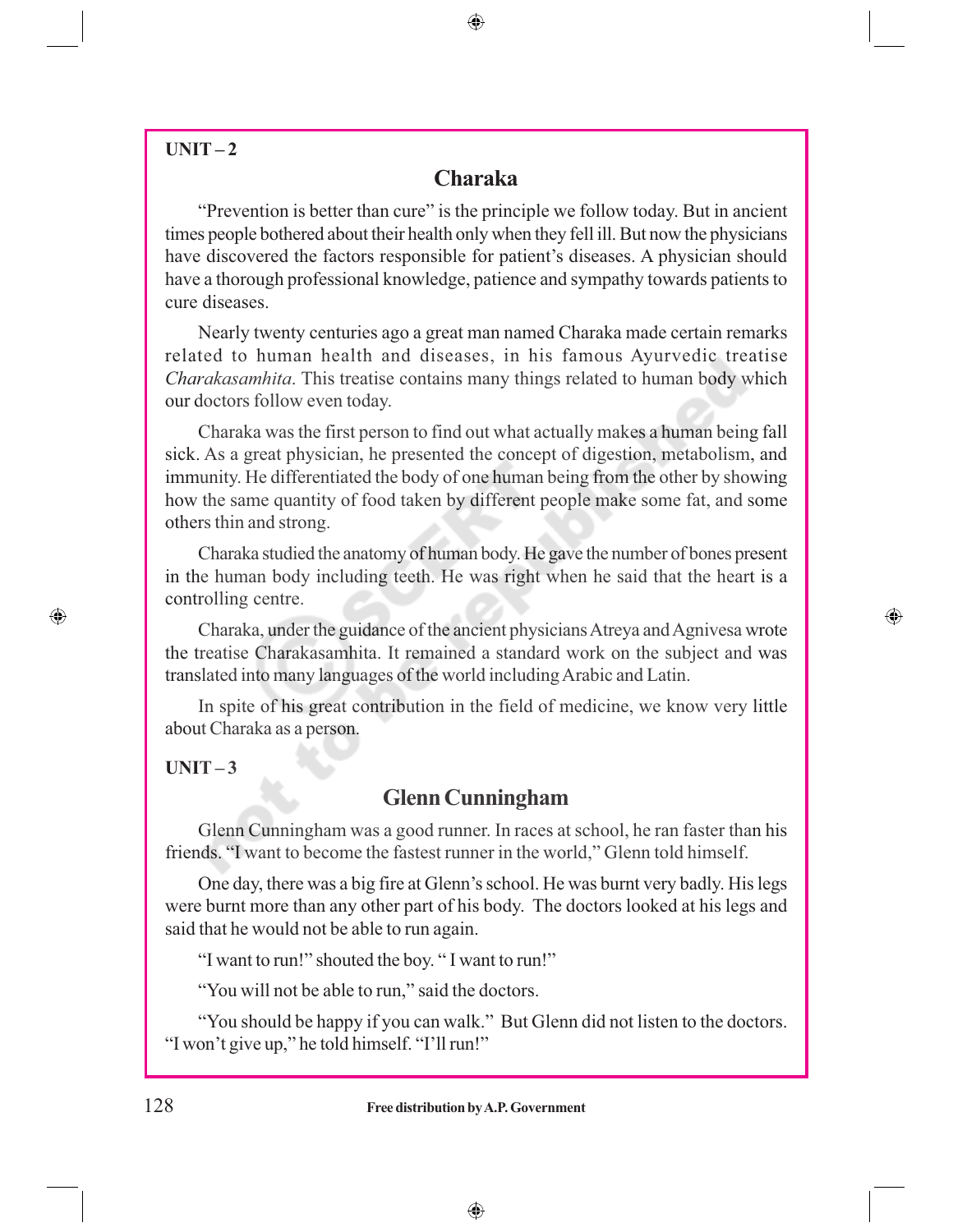Glenn was in bed for a year. When he got up, he tried to walk. He fell down. But Glenn did not give up. He kept trying. At last, Glenn was able to walk The doctors were surprised. Then Glenn started to run. Soon he could run faster than his friends.

⊕

Later, Glenn became the fastest runner of his time. Glenn Cunningham showed that anything can be done if one tries hard.

### **UNIT – 4**

 $\bigcirc$ 

## **To Catch Some Thieves**

One evening Ali was cycling home after a cricket match. It was getting dark and there was no moonlight. He was in a hurry to get home. He took the shortest way home and happened to pass by his uncle's watch factory.

There was a lorry outside the factory and the gate was open. The night watchman was not there.

"This is very strange," Ali thought to himself. "I must find out more."

He got off his bicycle and hid it behind a big tree. As he did this, he heard heavy footsteps. He quickly went behind the tree and looked around. He saw four men carrying boxes to the lorry, "Ah, these watches will get all of us a lot of money for the coming New Year," one of them said in a low voice.

Ali knew at once that the men were thieves. He kept very still and quiet. He was a little afraid and his heart went thud-thud-thud. He waited until the thieves had gone back into the factory to get some more watches. Then he ran to the lorry and let out the air from all the tyres. After that, he got on to his bicycle and cycled at top speed to the police station about a kilometre away.

When Ali reached the police station, he was out of breath. He told the police inspector, "Please, Sir, thieves! thieves!"

"Slow down, young man," the inspector said with a smile. "Catch your breath first and then talk. Now, where?"

"My uncle's factory in Vikhroli," answered Ali. "Four of them. I've let out the air from all the tyres of their lorry."

"Very good," said the inspector. "We'll go there at once. You can come with us if you like." Ali got into the police car with the inspector. They drove off and another police car followed them. Ali was very excited. This was the first time he had travelled in a police car, and with the siren on!

Soon they reached the factory. The thieves were taken completely by surprise. They tried to run away but the policemen caught them and took them to the police station.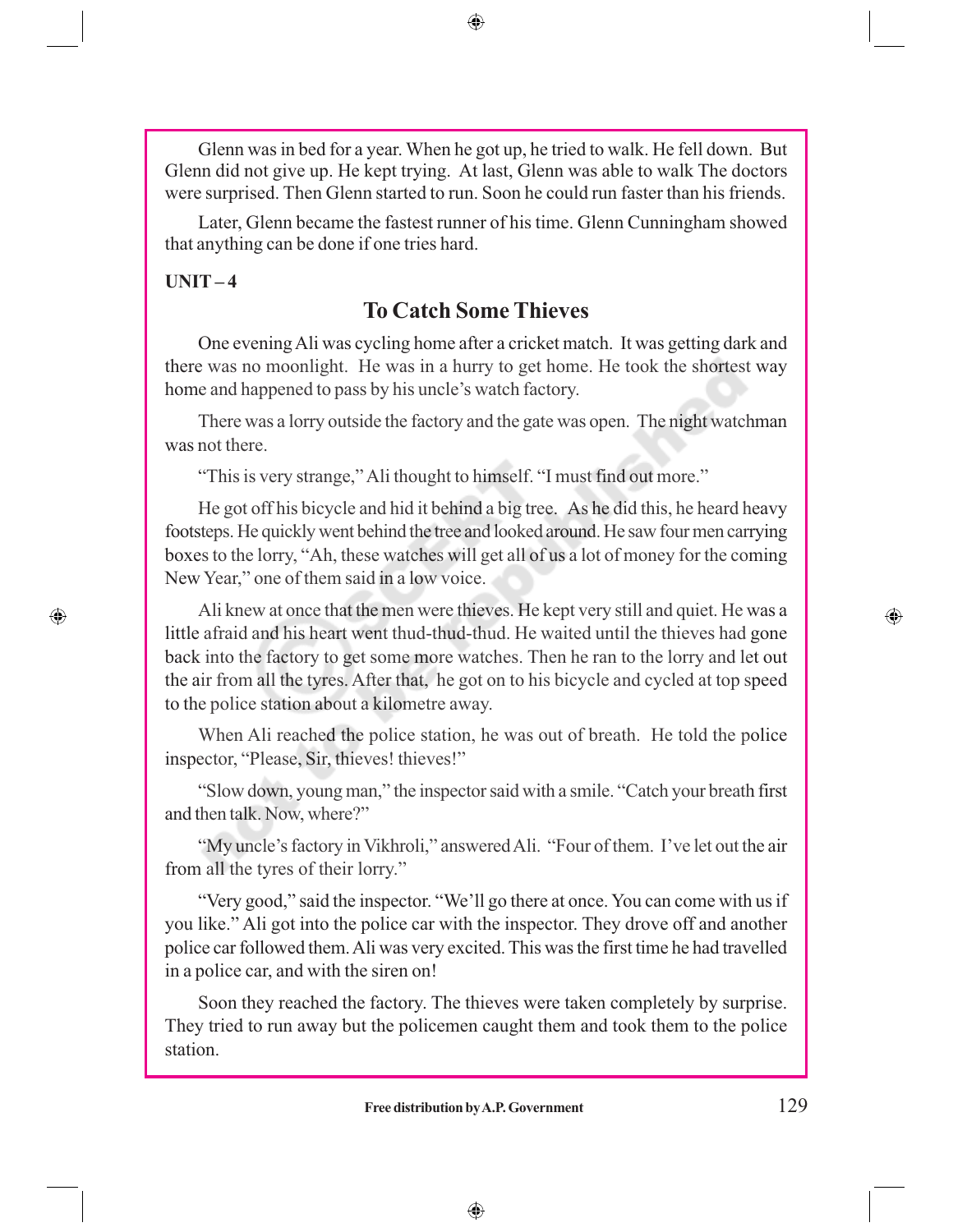The inspector took Ali home in his car. He told Ali that his men would bring his bicycle to him later. Ali's father and mother were glad to see their son. They had been afraid that something had happened to him. When the inspector told them what Ali had done, they were very happy and proud.

On the New Year's Day, Ali's uncle presented him with a new bicycle.

## **UNIT – 5**

## **A Little Boy and a Kind Tree**

There is a story about a kind tree and a little boy. The little boy played in the shade of the tree every day. The tree loved him very much. One day the boy sat at the foot of the tree. There were tears in his eyes.

"Why are you crying?" asked the tree. "Because I'm hungry," said the little boy.

"Eat my fruit," said the kind tree, and bent down one of its branches. The boy ate the fruits and was happy. The boy grew up. One day he sat under the tree. He was sad. "Why are you sad?" asked the tree. "I'm going to marry," said the young man. "But I have no house to live in." "Cut down my branches," said the tree. "And build a house." The young man built a house with the branches of the tree. The young man became a sailor. One day he sat under the tree. He looked unhappy. "Why are you unhappy?" asked the tree.

 $\bigoplus$ 

"Because my captain is a bad man and cruel to me," said the sailor. "I want to have my own ship." **"**Cut down my trunk and build a ship," said the tree. The sailor built a ship on his own. The tree was gone. Only the stump was there. In ten years, the sailor lost his ship. He came home. He was a helpless old man! One cold winter's day the old man stood near the stump of the old tree. He leaned on his stick and trembled with cold. "Make a fire out of me," said the stump of the tree, "and warm yourself." The stump of the kind tree burned in the fire.

#### **UNIT – 6**

 $\bigoplus$ 

## **The Magic Spring**

Once in a small village near the mountains lived an old farmer and his wife. They had no children. They were very old. One morning the old farmer woke up early. He took his axe and went to the mountains. He wanted to cut some firewood. He climbed the mountain very slowly. The sun was up. It was hot. The old man felt tired and slept under a tree. A small animal touched the old man's right foot. He jumped up in fear and

 $\bigoplus$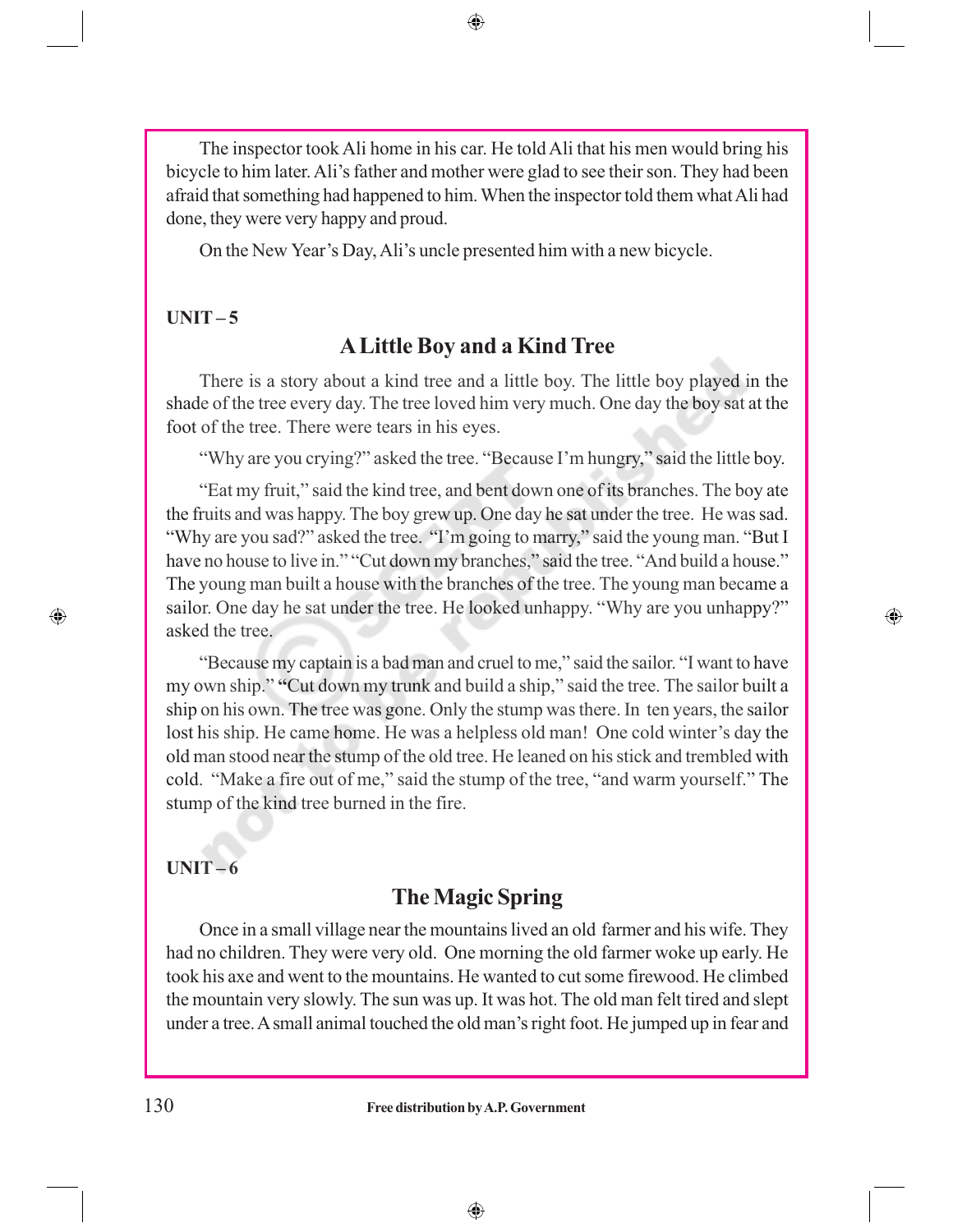$\bigoplus$ 

looked around. He saw a squirrel running towards a small hole. "Please stop", cried the old man: "Please come back." But the squirrel had disappeared. The old man was afraid. Suddenly he felt thirsty. "Oh! How thirsty I am!" said the old man. "How I wish I could get a mouthful of cold water!" But there was no water anywhere. "Mr.Squirrel, my friend, I'm very thirsty," the old man cried out. "Give me something to drink. Please give me some water." Suddenly he heard a bubbling noise: a spring of water was coming from the squirrel's hole! "How wonderful!" said the old man. He knelt down by the spring, took some water in his hands, and drank it. "How sweet!" he said. "How cool!" Suddenly he felt very sleepy. He lay down on the grass. "What a strange place!" he said and soon fell asleep.

 After some time the old man woke up. It was late in the evening. "What a long sleep it was!" said the old man. He jumped up and started running home. "Is the old woman worrying about me?" he asked himself. On his way he picked up the bundle of firewood. It was a heavy load. But he carried it easily. He felt young and strong. "How young I feel!" he said. He ran home quickly. His wife was waiting for him at the gate. "Hello, old woman," he called out to her. "I'm hungry. Give me some-thing to eat." But the old woman was puzzled. "Who is this young man speaking as if he was my husband?" she said to herself. "What's wrong with you?" he said. "Don't stare at me like that. I"m your husband." The old woman could not believe her eyes. It took some time for both the husband and the wife to understand what had happened. Then the wife said, "Tell me the exact place. I want to drink from the magic spring and be young like you."

 $\bigoplus$ 

The next day, the old woman got up early in the morning and set out for the spring. The farmer stayed at home. "Come back soon," he told his wife. "Don't be late." He was very happy. He was once again young and strong. "Now my wife is going to drink at the magic spring. How young she will be!" he said to himself. It was late afternoon. The wife did not come back. The farmer waited and waited. Still she did not come. So he too set out for the mountains. He ran as fast as he could. He called out her name. "Please answer me", he cried. "Come back to me." But there was no answer. "O, how unhappy I am!" cried the farmer.

At last he reached the magic spring. "Where are you?" he shouted. "Don't hide from me." Then he heard a tiny cry. He turned round. There, on the grass, he saw a tiny baby. It waved its tiny hands and made some baby noises. The farmer looked closely at the baby. His wife's clothes were wrapped around her. And she had his wife's face! Then he knew what had happened. She drank too much water from the spring. "What a pity!" he said. He took his baby-wife in his arms, carried her home, and looked after her lovingly.

 $\bigoplus$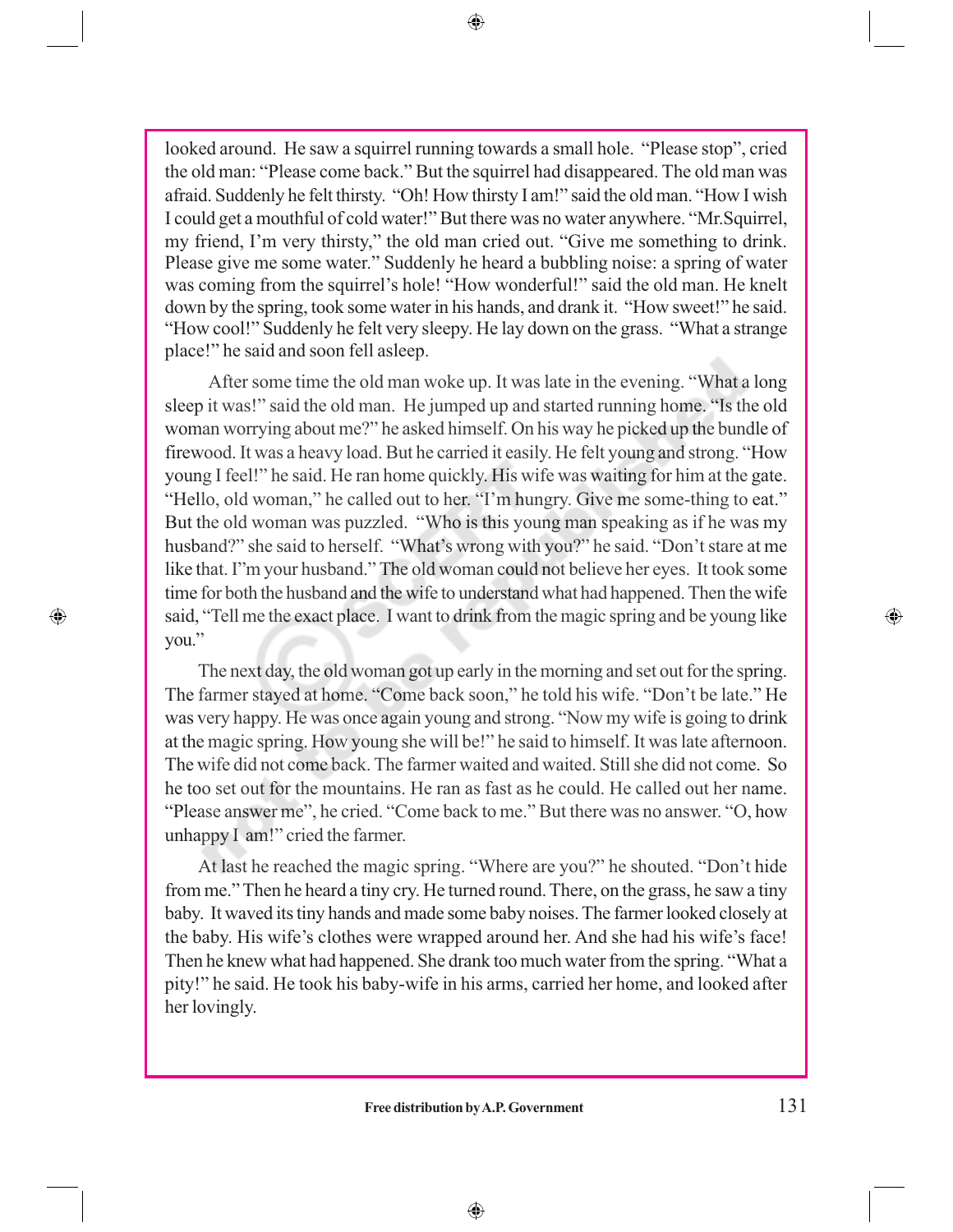## **UNIT –7**

## **The Olympic Champion and the Ducks**

*The Greeks started the Olympic Games on the plains of Olympia. Their last Olympic Games were held in 261 A.D. These games were started again in 1896 and are being held once in every four years.*

At the Olympic Games of 1928 in Amsterdam, Bobby Pearce won a gold medal for rowing race. He also won the hearts of all who saw him win.

Bobby Pearce was born in Sidney in Australia. His father was a great sculling champion. (Sculling means 'one man rowing with two oars', one in each hand). When Bobby was five, he was rowing around Sidney harbour in a small boat. A Little later, he won his first race, competing against the olds. One of the judges asked him, " How old are you, Bobby?" And he replied proudly, "Six".

By the time he was twenty, Bobby was the sculling champion of Australia. The following year he went to Amsterdam to compete in the Olympic Games. In the finals he competed against Ken Myers of America. From the start of the race, Bobby was in the lead. At the half-way stage, he was still leading and very much ahead of Myers. It seemed that Bobby would easily win.

Then, suddenly, something happened. Bobby heard a shout from the bank and he looked over his shoulder. He saw a duck and her brood of ducklings swimming across the canal. They were swimming into the course of his boat and the boat was going to run into them. The poor birds had no idea that they were in the middle of an Olympic race!

⊕

Immediately Bobby slowed his boat down. Myers was catching up very fast. The people on the shore were shouting as if they were mad. But, Bobby waited patiently until all the ducklings were out of danger. Then he picked up speed again and went on to win the race easily.

Of all the Olympic heroes, it was he who won everybody's heart. A Dutch newspaper wrote, "He won the goodwill of the children of Amsterdam". His friends in the Australian Olympic team were not surprised by the incident of the ducks. "Bobby is that kind of man," they said.

From the age of six, Bobby Pearce competed in races for thirty three years and retired from sports in 1945. How many of these races do you think he lost? Not a single race!

#### 132 **Free distribution by A.P. Government**

 $\bigoplus$ 

 $\bigoplus$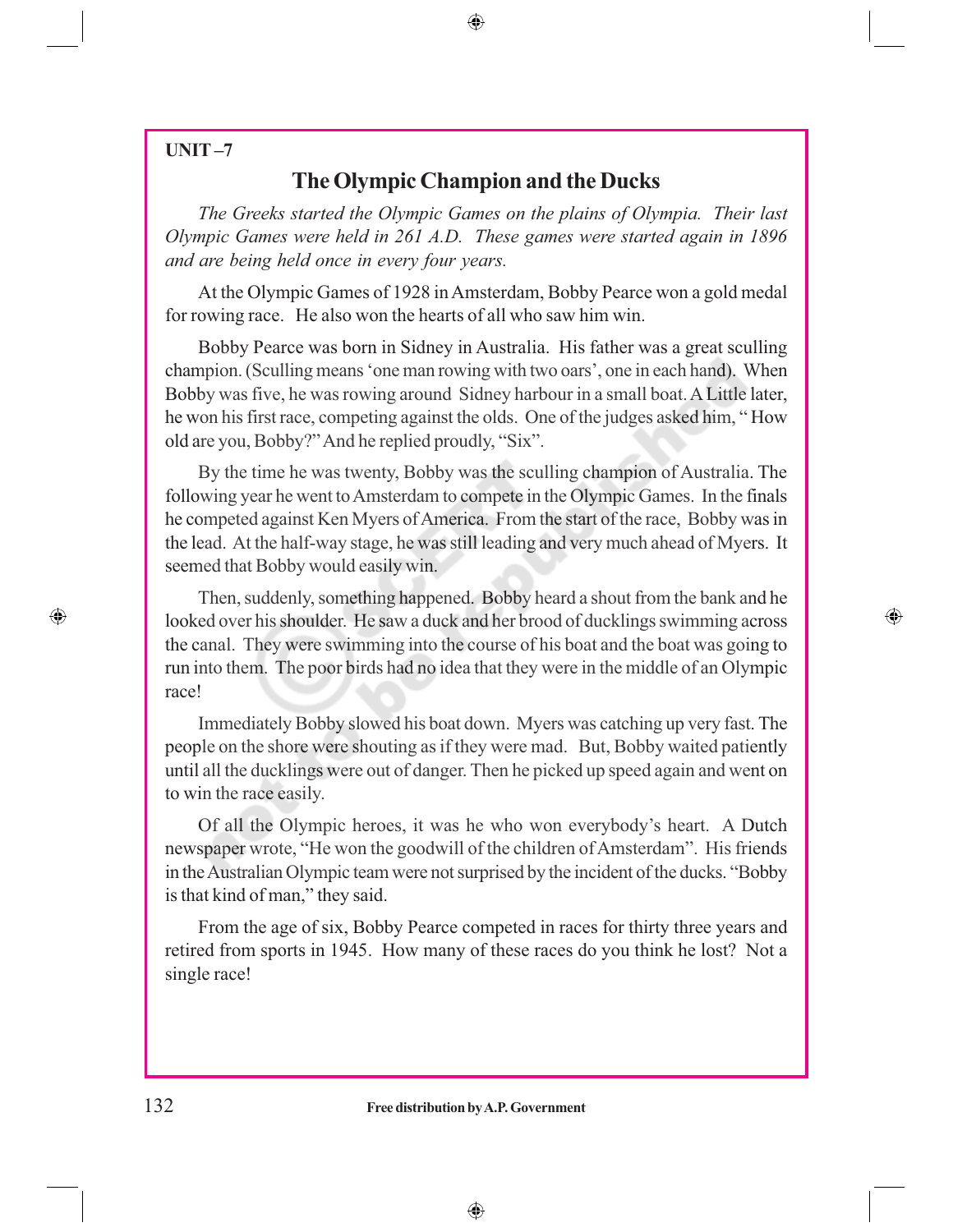## **UNIT – 8**

 $\bigoplus$ 

## **The Clever Ramalinga**

⊕

Many years ago, there was a poet in the court of Vijayanagar. His name was Ramalinga. He was a very clever man. There are many stories about him. Here is one of them.

Ramalinga's wife had a lot of jewels. She wore them in the day. At night she put them away, in a box. She kept the box in her bedroom. Ramalinga had two servants. They were rogues. One day, they decided to steal the jewels. One servant said, "We'll steal the jewels in the night." The other said, "Yes, in the night, they'll sleep. Then we'll take away the box." Ramalinga was standing behind them and over heard what they had said. It was dark, so they did not see him.

It was eleven o'clock in the night. The servants went to the bedroom and looked in. Ramalinga and his wife were not asleep. Ramalinga knew that the servants were near. He said loudly to his wife, "There are many thieves in the town. You have a lot of jewels. We must keep them safe. I have a plan. We shall put all the jewels in a box. Then we'll drop the box in the well. Nobody will look there for the jewels." The servants heard this. "We can now take the jewels easily," they thought.

Ramalinga quickly took out all the jewels from the box. Then he filled the box with stones. He and his wife took the box out, and dropped it into the well. It fell into the water with a loud noise. Then Ramalinga and his wife went back into the house.

After some time, the servants went to the well." How will we take out the box?" one of them asked. "Let's draw all the water in the well," the other said. "Then we can take the box out." They got two buckets and ropes and began to draw the water out. It flowed into the garden. It was a very deep well. It was almost morning. But still there was a lot of water in the well. "Soon it's going to be morning," said one servant. "The master will get up soon. So let's stop working. We'll come back to the well again at night."

Ramalinga was watching all this. He saw the servants going away. He called them. Then he said, "Thank you for watering the garden. There are no jewels in the box. You are thieves. Get out of here!"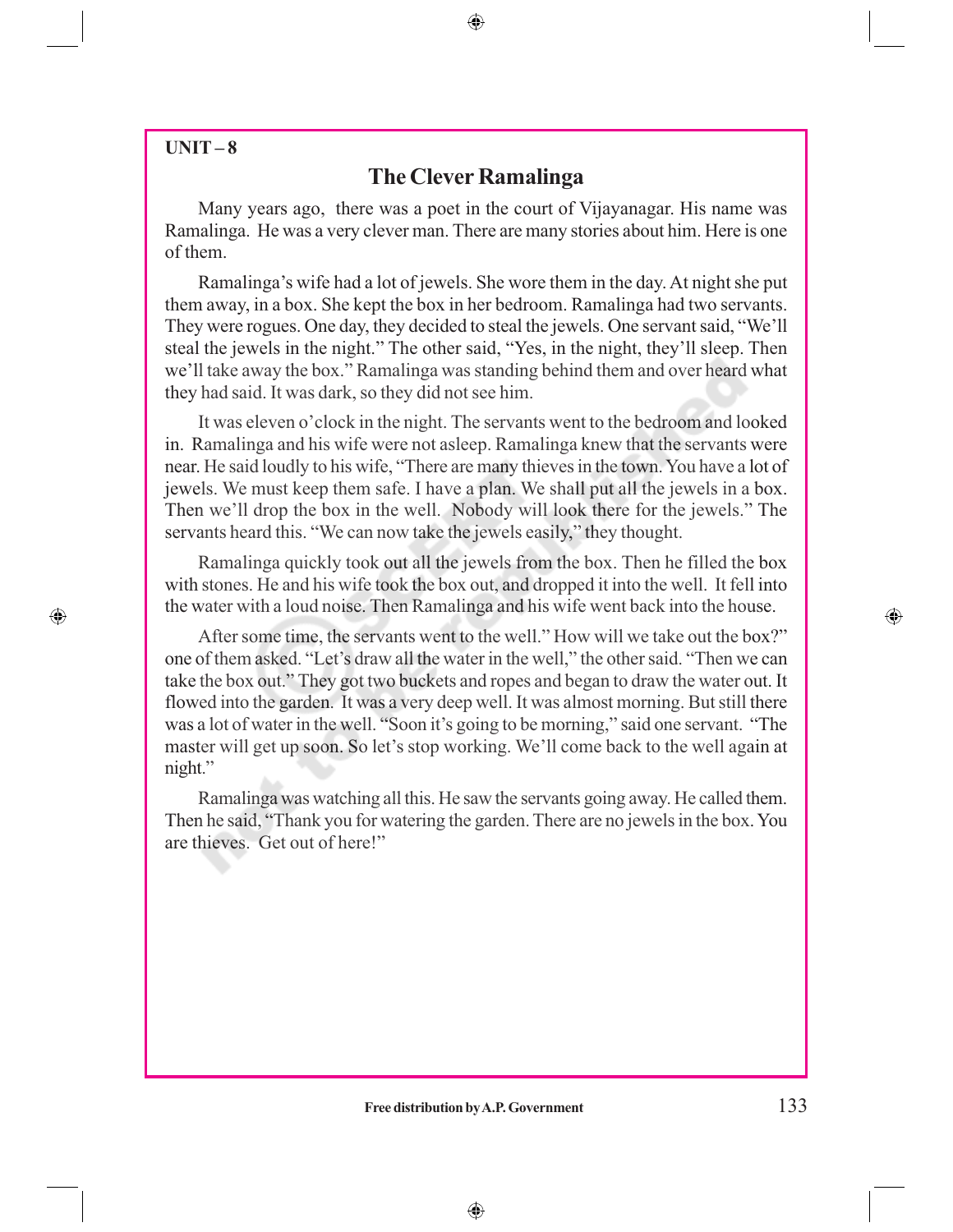## **Appendix - II A Note to the Teacher**

'**Our World Through English**' has been prepared in accordance with the syllabus for a ten year course in English as a second / third language. This is an integrated textbook. It has in it the workbook component as well as the supplementary reader component. We hope you would supplement or complement this textbook with some other materials of your choice for effective teaching / learning of English.

### **The Goals**

After the completion of the course, the students are expected

- $\blacksquare$  to attain the basic proficiency, such as is acquired in natural language learning i.e., the spontaneous and appropriate use of language for at least everyday purposes ;
- to develop his/her linguistic competence into an instrument for abstract thought and knowledge acquisition ; and
- to construct discourses (oral and written) such as narratives, descriptions, essays, conversations, dramas, posters, slogans, letters, etc.

Each unit starts with a picture / quotation / poem followed by some questions. This is to warmup the students and to generate genuine interest towards what they are going to learn in the unit. This is followed by nine sections as shown below:

**A. Reading:** This section contains some pre-reading questions, the main reading text, glossary, and some comprehension questions. You will find stories, narratives, biographical sketches, short plays, and essays related to the theme of the unit. You will find questions that help students think critically, reflect on what they have read, and interpret the text in their own words.

⊕

**B. Vocabulary:** This section contains some vocabulary tasks/activities/exercises. You will find word puzzles, matching questions, finding synonym / antonym tasks, word-formation activities, etc.

**C. Grammar:** This section contains some grammar tasks/activities/exercises. You will find the tasks that make the students explore language. You will also find activities that help students identify grammatical errors and correct them.

**D.** Writing: This section contains some writing tasks/activities/exercises. You will find the tasks that help your students write a short message, a diary entry, a letter, a paragraph, an essay, and some other discourses. You will also find some tasks that need group discussion, collation of information from various sources, and they help the students write a piece collaboratively.

**E. Study Skills:** This section contains some tasks/activities/exercises to improve study skills. You will find some tasks / activities that involve the use of dictionaries, encyclopaedias, thesauruses, etc. You will also find some tasks that involve the use of bar charts, pie-diagrams, route maps, tables, etc.

- **F. Listening & Speaking:** This section contains one or two listening texts (given in Appendix-1), and some tasks/activities/exercises to improve speaking and listening competencies. You will find some listening comprehension questions, and questions that call for the students' reflection on what they have listened to. You will also find some activities that encourage the children to participate in the discussions, debates, seeking and giving information, etc.
- **G. Poem:** This section contains one or two poems followed by a glossary and some comprehension questions. You will find interesting poems related to the theme of the unit. The aesthetic

 $\bigoplus$ 

⊕

 $\bigcirc$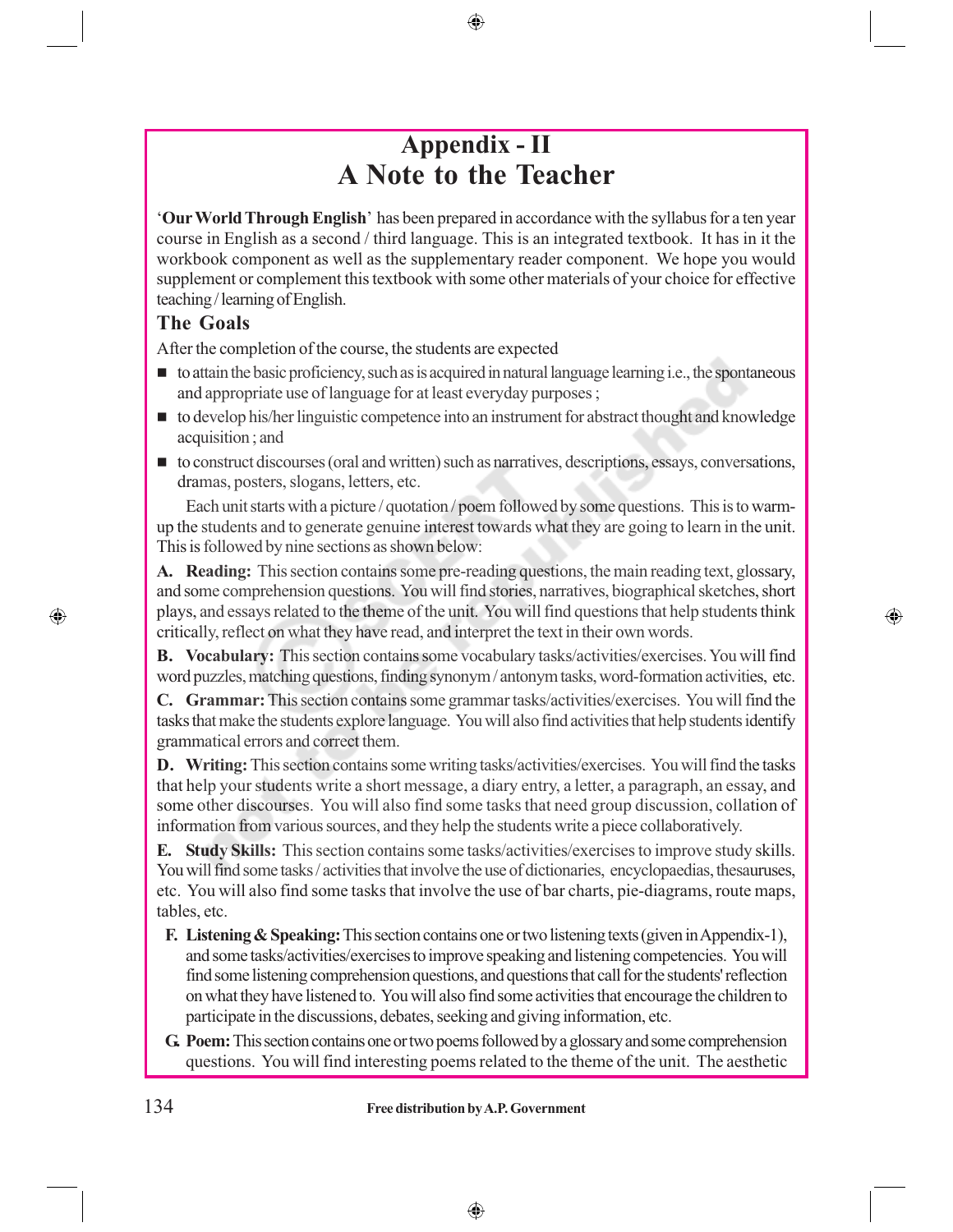appreciation is facilitated with the help of some interesting questions. The students are encouraged to write their own poems. They are also encouraged to sing / recite / choreograph the poems they learnt.

⊕

- **H. Project:** This section contains one or two projects related to the theme of the unit. They require students to find resources, to work on the project for more than a week, to organize their work, and to present what they have found out before the class.
- **I. Extensive Reading:** This section contains a reading text and some comprehension questions. You will find texts of different genre related to the theme of the unit. The comprehension questions require the students to reflect on what they have read.

**Checklists:** There are a few checklists given in each unit for helping the learner to assess his /her own learning. The self- assessment tools include those related to reading and constructing various discourses.

#### **The Methods**

 $\bigcirc$ 

Unless we clearly understand the concept of language and the process of language acquisition, we will not be able to identify the right kind of pedagogy for second languages. If we equate information to knowledge of language and assume that learners are destined to receive this information, we will focus on how the information given in the course books can be transmitted. On the other hand, if we believe that knowledge of language is different from information about language, and that every child constructs this knowledge through interpreting the world around her, we will define this knowledge unambiguously and will identify the process by which it is constructed.

#### **The Classroom Process**

You may have noticed that the new textbooks have a few features which make them different from the ones that we have been using.

- Units are thematically organized with passages meant for listening, reading, reading for pleasure, and activities focusing on comprehension, expansion of vocabulary, grammar and study skills.
- **Measures have been taken to help learners getting familiarised themselves with different genre of** authentic discourses such as narratives, essays, biographical sketches, dramas, poems, etc. and construct them in oral as well as written forms.
- Though units have been organised as listening, speaking, reading and writing, an integrated treatment of these skills has been worked out.
- Vocabulary and grammar exercises have been contextually embedded avoiding de-contextualised treatment of these.
- $\blacksquare$  A few questions and activities have been highlighted(marked with  $*$  mark) from the point of view of Continuous and Comprehensive Evaluation (CCE). These do not target on any fixed responses; instead, they demand the learners to use language authentically by way of expressing themselves orally and in writing. The comprehension questions, vocabulary and grammar exercises are all stepping stones for the learners to gain proficiency in language and as such are not goals by themselves.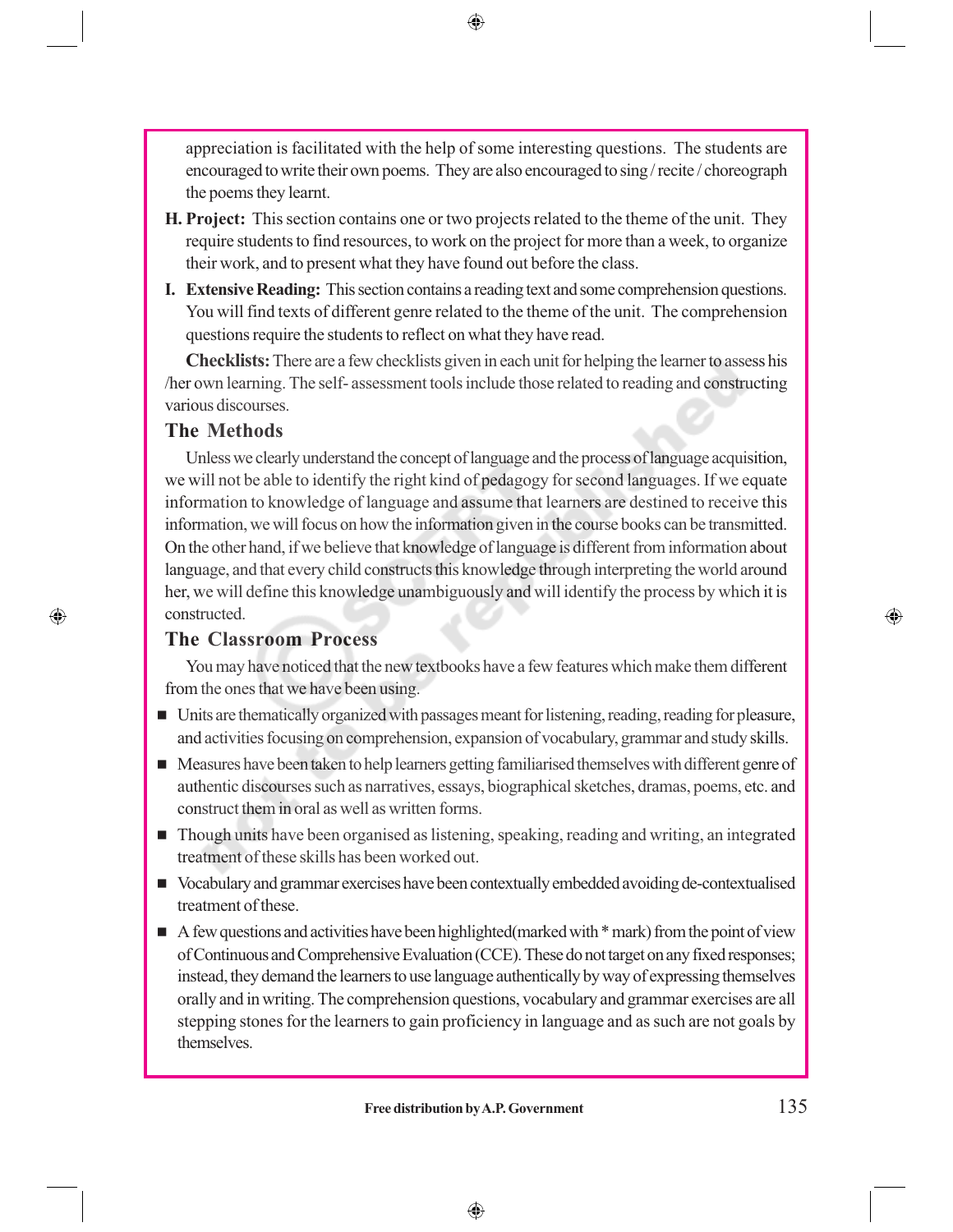## **The general design of classroom transaction will be something like the following: The Pre-reading Session:**

⊕

- i. The teacher interacts with the learners in an informal way in order to instill in them a sort of communication expectancy so that they are psychologically tuned to involve in the activities that follow. This can be done based on something (show a photograph, a visual clipping, a news report, etc.) that will work like a trigger for sensitizing the learners on the theme around which the entire classroom activities are woven. The facilitator can ask a few analytical questions that will elicit individual perceptions on the trigger.
- ii. The facilitator presents a narrative or initiates a discussion that will further sensitize the learners on the theme.
- iii. This is followed by a few more analytical questions eliciting free responses of the learners. Moreover, these questions will help the learners make intelligent predictions on what they are going to read.

## **Reading**

 $\bigcirc$ 

This involves a number of micro-processes:

- **i.** Individual reading: Note that children have already made some intelligent prediction on the content of the passage. They will be making an earnest attempt to check whether their prediction is borne true. Reading in this sense is need-based and is an intrinsically motivated activity. Of course they will be confronted with a few barriers caused by the unfamiliar words or structural complexities.
- **ii.** Collaborative reading: Children sit in groups and share within the group their reading experience in terms of things like the following:

⊕

- What they understood from the passage which they have read;
- **No. 3.4** What they did not understand; and,
- $\blacksquare$  The parts that they liked most in the passage.
- **iii.** This is followed by sharing of ideas with other groups with the facilitator's mediation. Sometimes a glossary or dictionary will be made use of.
- **iv.** When collaborative reading is over, the facilitator asks a few questions related to the passage. These are not meant for checking comprehension. Instead, they are questions of an analytical nature such as reflective questions, inferential questions, cause-consequence questions, and so on. These questions help the learners assimilate the text by virtue of localising and personalising it.
- **v.** The facilitator can read the passage aloud which will help the learners make better sense of the reading passage. Moreover, the teacher's reading will serve as a listening input for the learners in terms of some of the articulation features.
- **vi.** A mind mapping activity may be carried out which will act as a tool for tracking the thinking process of the learners. They can describe the mind maps they have developed.

### **Post Reading Session**

The major activity of the post-reading session is the construction of a discourse by the learners. By virtue of the inputs they have received through listening and reading, they are in a position to

### 136 **Free distribution by A.P. Government**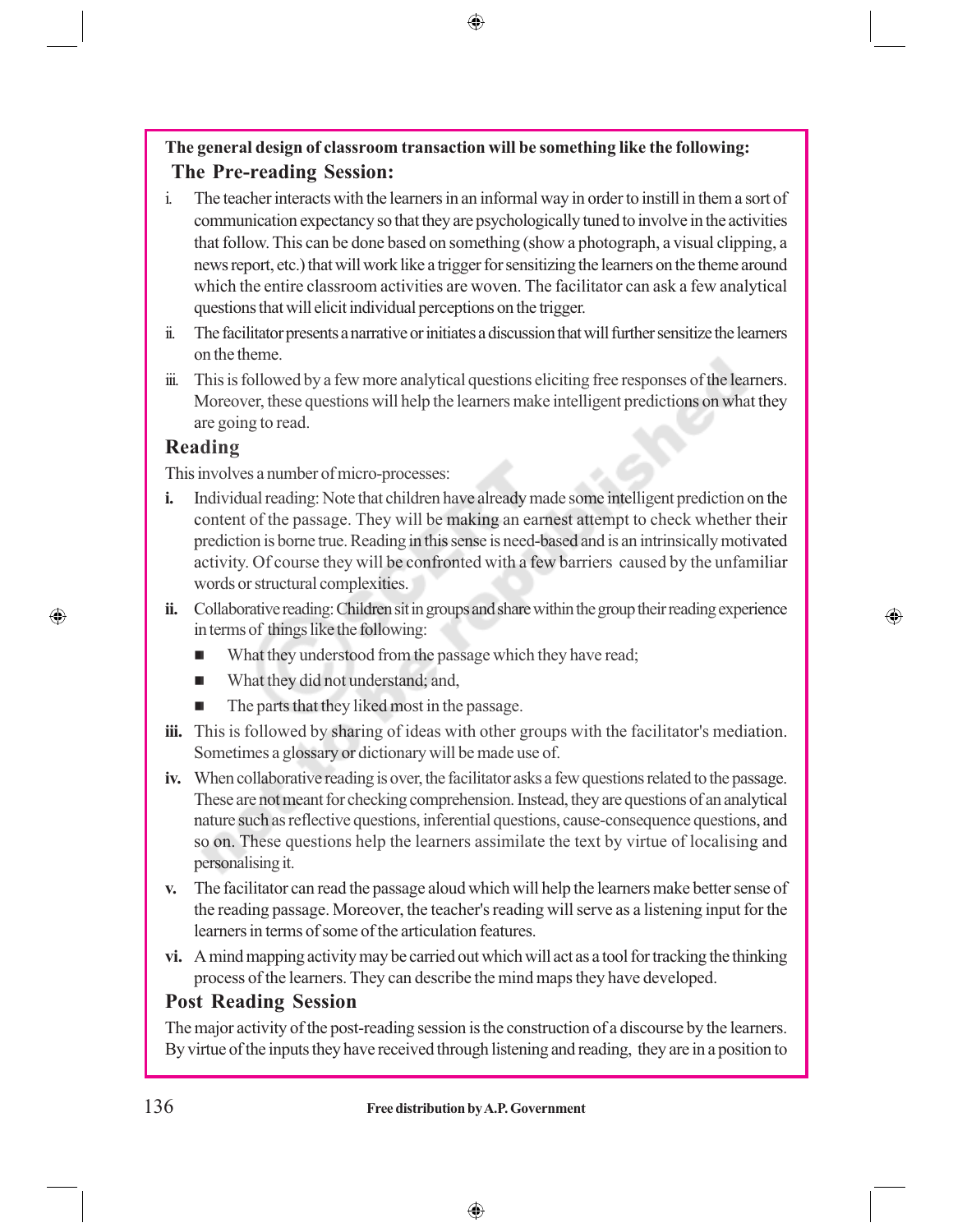⊕

take up a task which demands them to construct a specific discourse (conversation, description, story, etc.). Each discourse calls for a specific process without which the learners will not be able to construct it. The micro-process of discourse construction ensures

- Individual construction;
- $\blacksquare$  Presentation by a few individuals;
- Sharing in group for refinement;
- **Presentation by the groups; and,**
- The presentation of the facilitator's version of the targeted discourse.

## **Editing**

The discourses constructed by the learners (whether individually or in groups) may have certain errors in them. These errors may be related to syntax or morphology or cutting across both. In addition to these there may be punctuation or spelling errors. These are to be rectified for which there is a meticulous process of editing. This is not a slot for teaching grammar. The learners are sensitized on these errors by evoking their intuitive sense of well-formed structures which works like a conscious monitor. Note that this sense is to be acquired non-consciously and not by learning grammatical facts consciously.

The post reading activities also include activities that make use of various study skills and those related to undertaking projects.

 Apart from the main reading passage, each unit contains a poem and a passage for extensive reading. The interaction based on these also is very important for generating language.

#### **The Plan**

⊕

In an academic year, we get at least 180 periods for teaching English. Since there are 8 units, each unit can be taught in 21 periods saving 12 periods for revision. You can further divide these 21 periods among the nine sections. Here is a rough scheme of work.

|                 | <b>SECTION</b>            | <b>PERIODS</b> |
|-----------------|---------------------------|----------------|
| $A_{\cdot}$     | Reading:                  | 4 periods      |
| В.              | Vocabulary:               | 2 periods      |
| $\mathcal{C}$ . | Grammar:                  | 3 periods      |
| D.              | Writing:                  | 3 periods      |
| Е.              | <b>Study Skills:</b>      | 1 period       |
| F.              | Listening & Speaking:     | 2 periods      |
| G               | Poem:                     | 2 periods      |
| Н.              | Project:                  | 2 periods      |
| I.              | <b>Extensive Reading:</b> | 2 periods      |
|                 |                           |                |

Depending upon the complexity of a section, the number of periods for each section can be increased or decreased.

Sometimes, it may so happen that you finish a section much faster than expected, so while planning a unit, design some additional tasks / activities /exercise beforehand. It is also possible that some exercises are too easy / difficult for your students. In this case you have to adapt the tasks / activities / exercises or design new tasks to suit the needs of your students.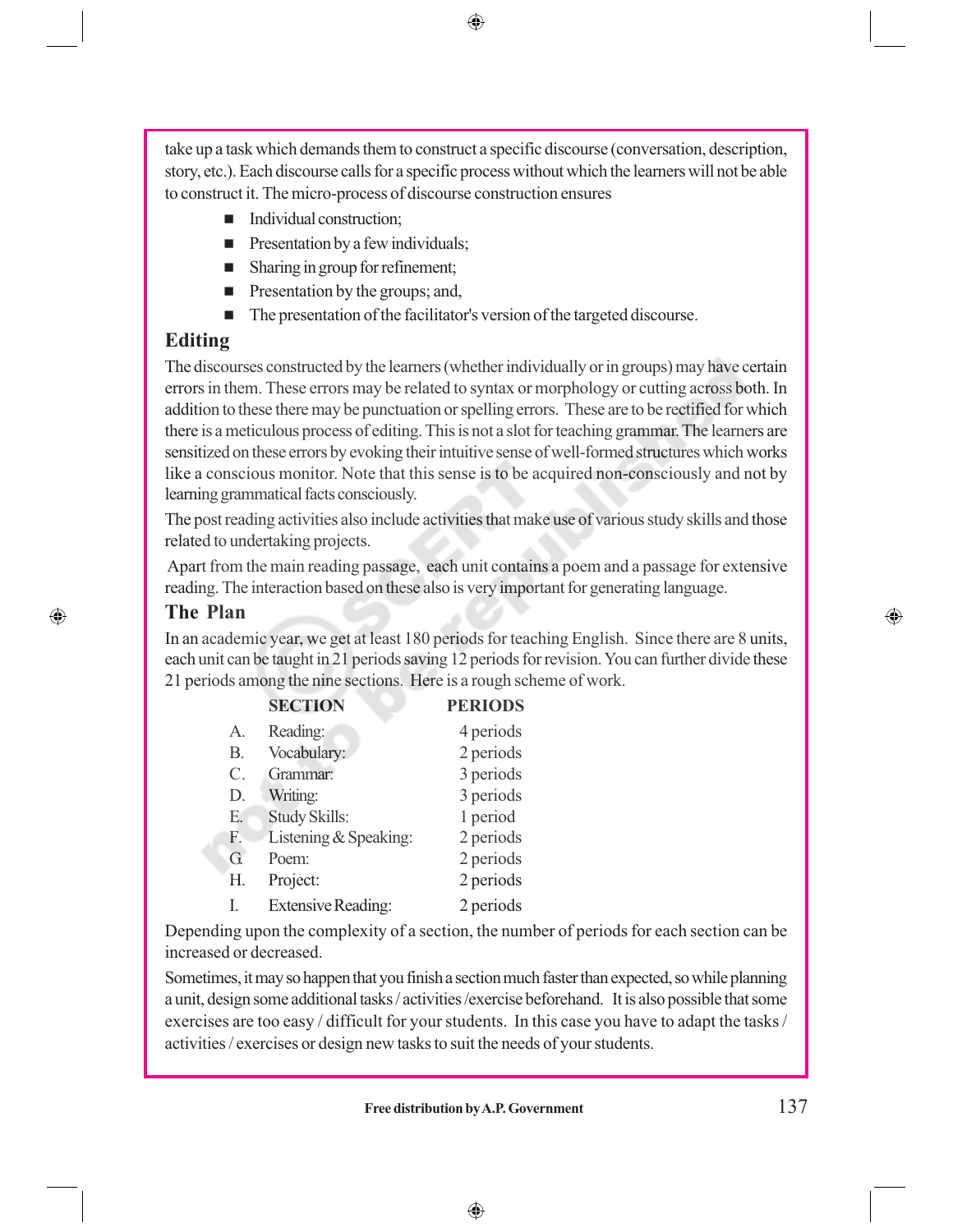#### **The Assessment**

Language learning process is a continuous one and assessment is not an activity distinct from learning. Since learning is facilitated through group discussions, pair discussions and individually, assessment also operates at the individual level, in peers and in groups. This will help the learners to compare their strengths and weaknesses and make modifications in their learning. We propose Continuous and Comprehensive Assessment at all levels of language learning. The thrust is on formative assessment which can be interpreted as assessment for learning and assessment as learning which are distinct from summative assessment of learning. It is important that the teacher does not judge the child's nature, instead notices the inherent potential of the child as a learner in the context of his / her nature.

 $\bigoplus$ 

As has already been pointed out the development of language skills and thinking skills is taken care of by the various activities that are to be carried out in the class room such as listening to and reading authentic texts and responding to them. None of the grammatical concepts and vocabulary items is meant for de-contextualised testing as was done in our examinations; the learning of various grammatical concepts and vocabulary items are to be tested only by placing them in authentic discourse contexts.

Tools available for performance assessment related to a specific unit

- Assessment page of Teacher's Lesson Plan (Teaching Manual)
- Diary containing anecdotes revealing snapshots of learner achievement
- Self Assessment tools given in the TB (e.g. English VII, VI) for the use of learners.

⊕

- Student portfolio (Collection of the work done by the individual learner)
- Big books or other products evolving in groups through collaboration
- Feedback collected from parents
- $\blacksquare$  Peer assessment tools (specific tools to be evolved)
- Worksheets in a specific assessment context

#### **Stages of Assessment**

Let us see how the Unit Analysis is done for materialising Continuous Assessment. The following stages may be useful:

- 1. Identifying the modules or segments (listening, reading, exercises, etc.) to be transacted in each unit. At each stage of transaction the facilitator has to bear in mind a few questions:
	- What are the competencies addressed in this segment/unit?
	- What are the constructs (concepts, skills, processes, attitudes, etc.) formed at this stage?
	- What activities /classroom processes are to be carried out for facilitating the construction of knowledge at each stage?

◈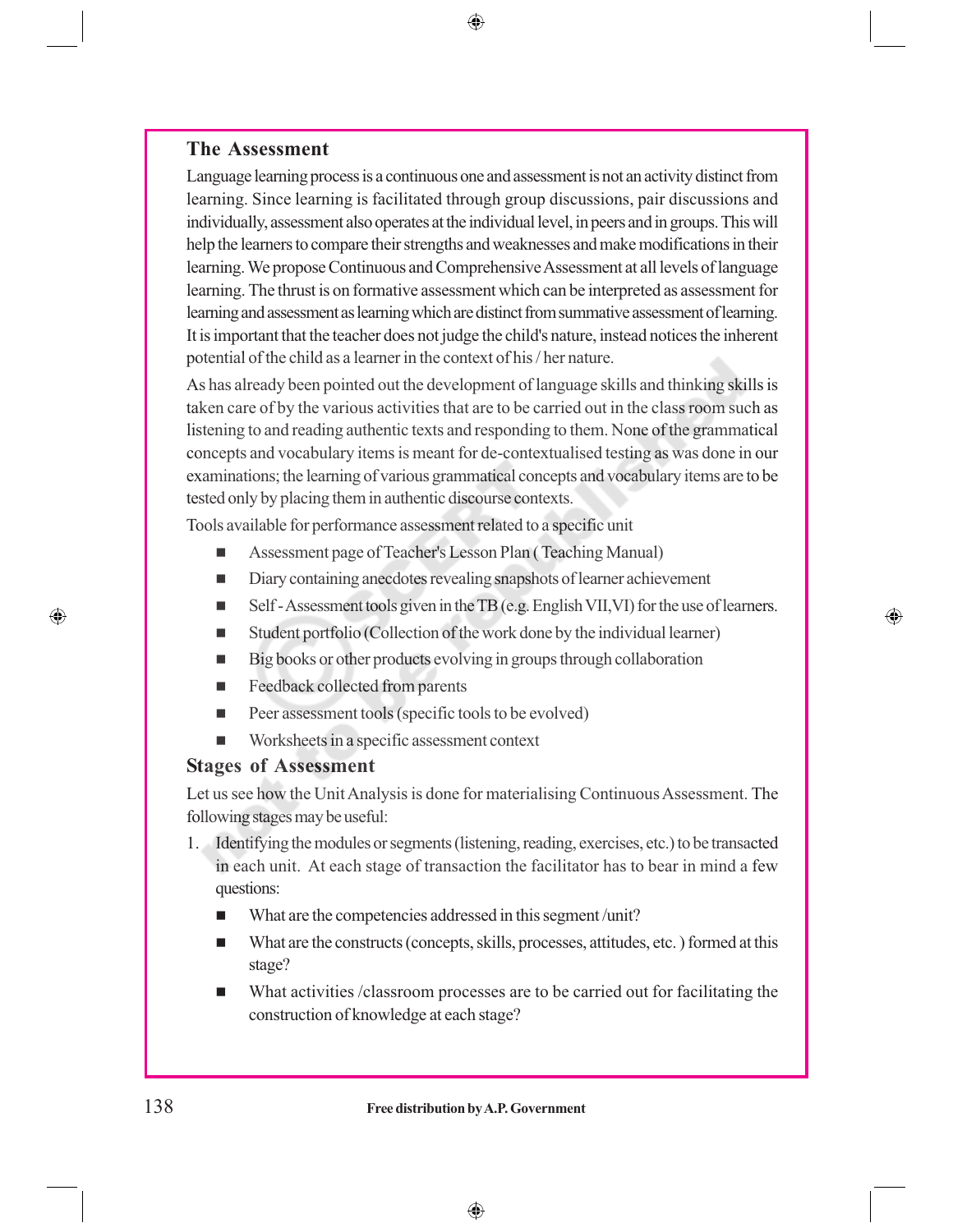⊕

- 2. Using appropriate tools for assessment with specified indicators
- 3. Giving proper positive feedback to the learners in the form of qualitative statements
- 3. Recording assessment in terms of the indicators

### **Some Dos and Don'ts**

#### **Dos**

- It is good to ask students to take dictation on alternate days. Let the students exchange their work, assess each other's work, and report to the group leader. You can supervise the process and intervene whenever necessary.
- Encourage collaborative learning by dividing the class into mixed ability groups.
- Some comprehension questions / tasks / activities are star marked. They have no fixed / correct answer, so never try to take sides and decide on a correct answer. Never insist on memorising answers to comprehension questions or memorising chunks of the texts given for reading / listening. However, you can ask students to say their favourite dialogues / lines / quotations.
- You can ask them to memorise and recite at least two poems of their choice. Encourage them to read and recite poems from library books / magazines / newspapers.
- Every lesson you teach should help students to read more, to learn more, and to become an autonomous learner. To achieve this, encourage students to use and contribute to 'Reading Corner', 'Poetry Corner', 'Wall Magazine', and 'English Club'.

#### **Don'ts**

⊕

- Never read and explain (in either English or the students' mother tongue) each and every sentence in a reading / listening text.
- Never follow the age-old practice of "read a sentence and ask a question."
- Never speak for more than three minutes at a stretch. The teacher talk should be interspersed with the learner talk.
- Allow students to speak in their mother tongue when they are stuck in the middle of a conversation / talk but never allow them to use it as liberally as they do outside the classroom. Encourage them to speak in English by supplying them with essential vocabulary.
- Encourage students to explore English by comparing it with their mother tongue or some other languages available in the classroom.
- Never use a guide and never allow the students to use one, since it arrests the teaching learning process resulting in no learning whatsoever.

You should rise above the textbook and appreciate the fact that language can be taught using any /every material available in the classroom or outside the class room. The textbook is only a skeleton that represents the syllabus. The teacher should give it flesh, blood, and life by bringing into the classroom a wide variety of stimulating materials like photographs, pictures, riddles, movies, models, art, craft, dance, drama, and anything under the sun that facilitates teaching learning process and makes it a joyful experience. We hope you could do that.

#### **Happy teaching!**

## Free distribution by A.P. Government 139